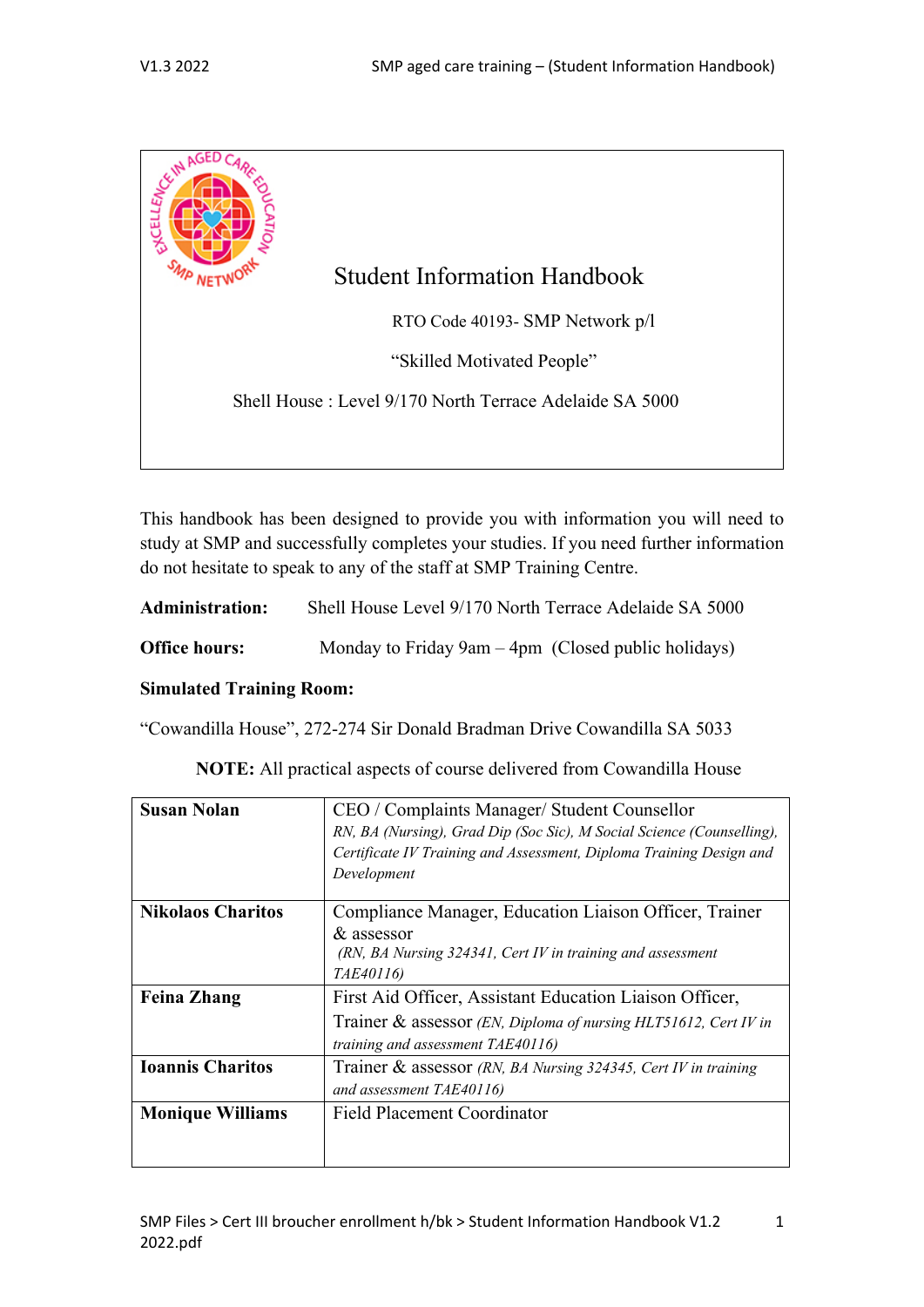| <b>Monika Kapoor</b>              | Administration & Enrolling Officer |
|-----------------------------------|------------------------------------|
| <b>Charlton Pethick-</b><br>Lyons | Administration                     |
| Alexandra<br><b>Karantonis</b>    | Administration                     |

## **Age Care Trainers**

Trainer – Day classes, Placement Facilitator, Disability trainer, Manual Handling, Senior First Aid:

- Ioannis Charitos First Aid (HLTAID011)/Manual Handling/Ageing (CHC33015)
- Nikolaos Charitos First Aid (HLTAID011)/Manual Handling/Ageing/Disability (CHC33015)
- Feina Zhang First Aid (HLTAID011)/Manual Handling/Ageing (CHC33015)

To contact any staff member ring (08) 8410 7020 or Email  $\underline{admin}$ ( $\alpha$ smptraining.com.au or see trainers in person during class.

## **Training Hours (Face to face)**

| Day Classes       | Monday/Thursday/Friday/Saturday/Sunday 9:30 - 14:30 (Full |
|-------------------|-----------------------------------------------------------|
| 10 - week course) | Classes are one day per week from the selection above.    |

**Please Note:** In order to successfully complete the course you will need to do Approximately 33 hours per month of extra study and research, plus the completion of assignments.

## **No Classes on Public Holidays**

**NOTE:** Trainer names and class hours and days may change. You will be given updated information when enrolling.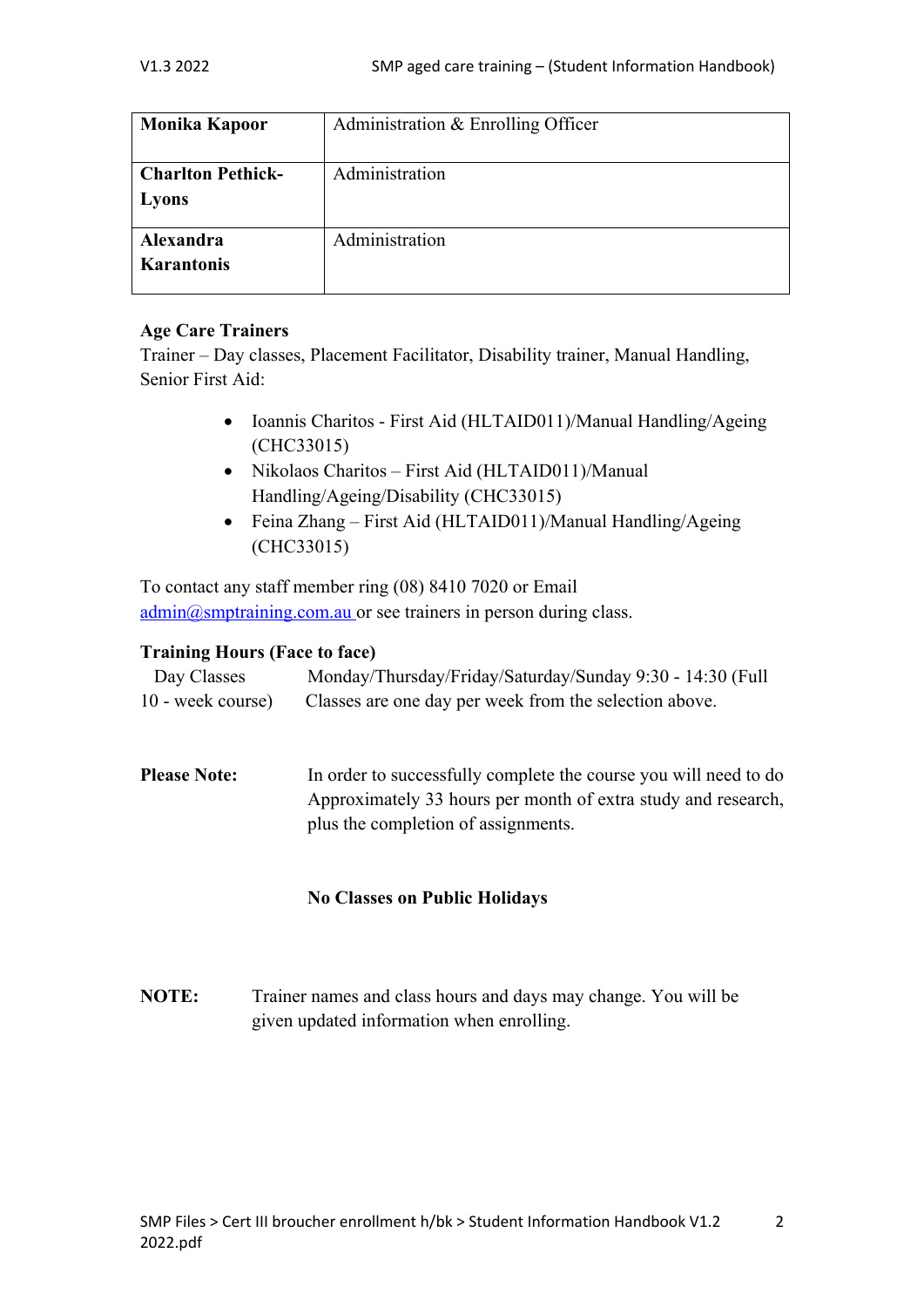# **A. Course and qualification information and outcomes Course Information**

The course is part internal (face to face) and part external (Self-paced study). And is detailed below depending on the stream of choice:

| <b>INTERNAL (FACE TO FACE)</b>                                                        |                                                                                                                                                     |  |  |
|---------------------------------------------------------------------------------------|-----------------------------------------------------------------------------------------------------------------------------------------------------|--|--|
| <b>AGED CARE</b>                                                                      | <b>DISABILITY</b>                                                                                                                                   |  |  |
| once a week)                                                                          | 10 weeks (total 50 hours – 5 hrs per week   14 weeks (total 70 hours – 5 hrs per week<br>once a week)                                               |  |  |
| Field placement 120 hours in the aged<br>care sector (3 weeks full time MON-<br>FRI). | Field placement 160 hours which is<br>comprised of 3 weeks in the aged care<br>sector and one week in the disability<br>sector (Full time MON-FRI). |  |  |

The external part of the course is a self-paced program which has been developed to allow students to gain the knowledge required to successfully qualify. This includes an array of learning objectives, activities, case studies, scenarios and final assessments which have to be completed for successful completion of the qualification. This has been calculated as approximately 33 hours per month as self-paced study for up to 1 year (12 months).

The course duration is 1 year from the enrolment date and to successfully complete the course students need to commit to a minimum of 1200 hours study comprising of both internal and external components as mentioned above.

A program will be given to you at enrolment time outlining the units to be covered in the course and when you need to attend classes.

If you are unable to complete your studies in this timeframe due to unforeseen circumstances, you need to apply in writing, stating reasons for an extension of your training, to the trainer. You will be notified in writing if your application is successful and a new training plan will be developed.

The trainer will explain the field experience to you after completion of your holistic assessment.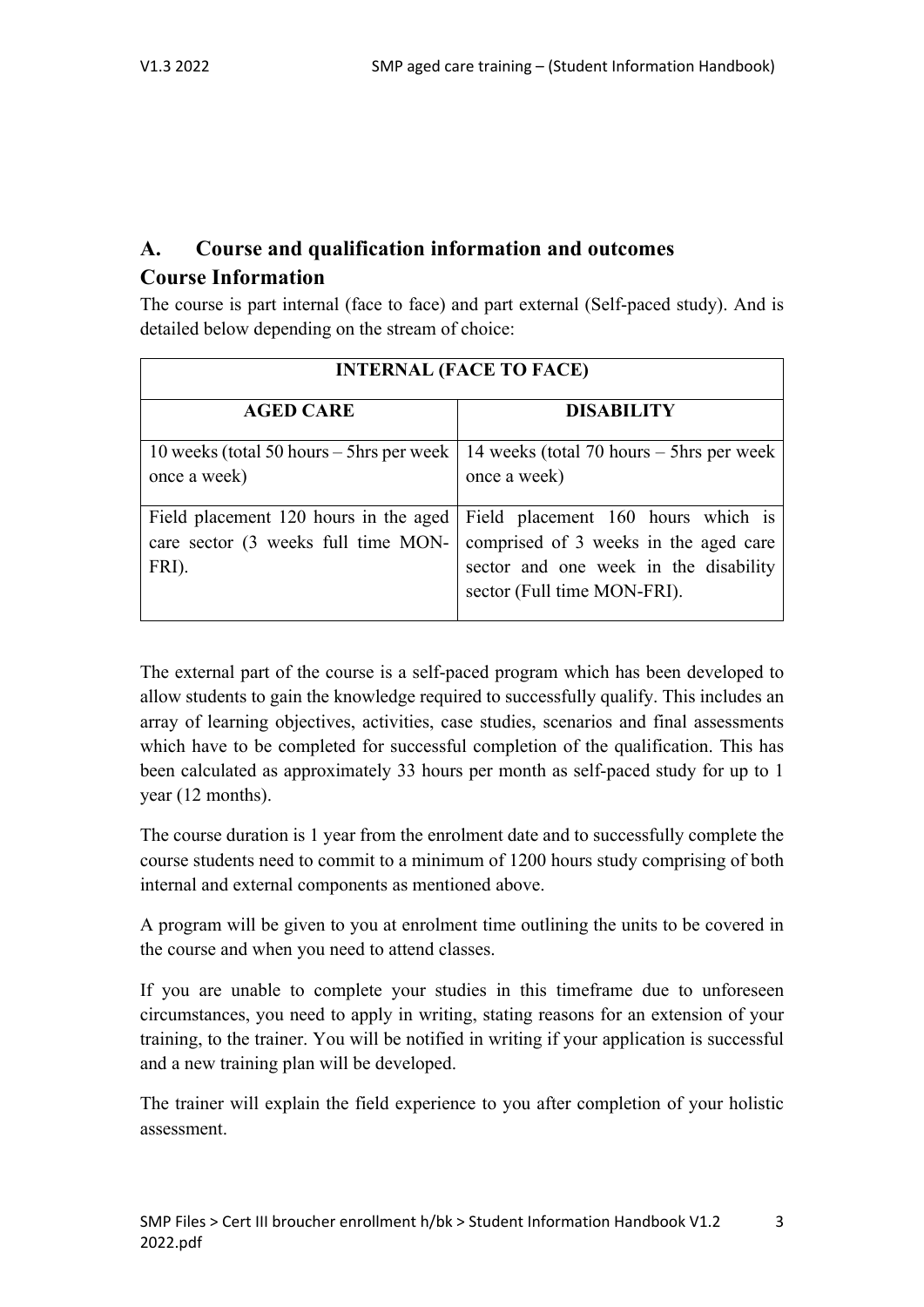All training offered by SMP aged care training supports the principles of adult learning. As an adult you have a range of life and work experiences and your training will build on this knowledge to make learning meaningful. We will offer support with your studies but encourage independent learning. The certificate needs to be completed within one year from enrolment.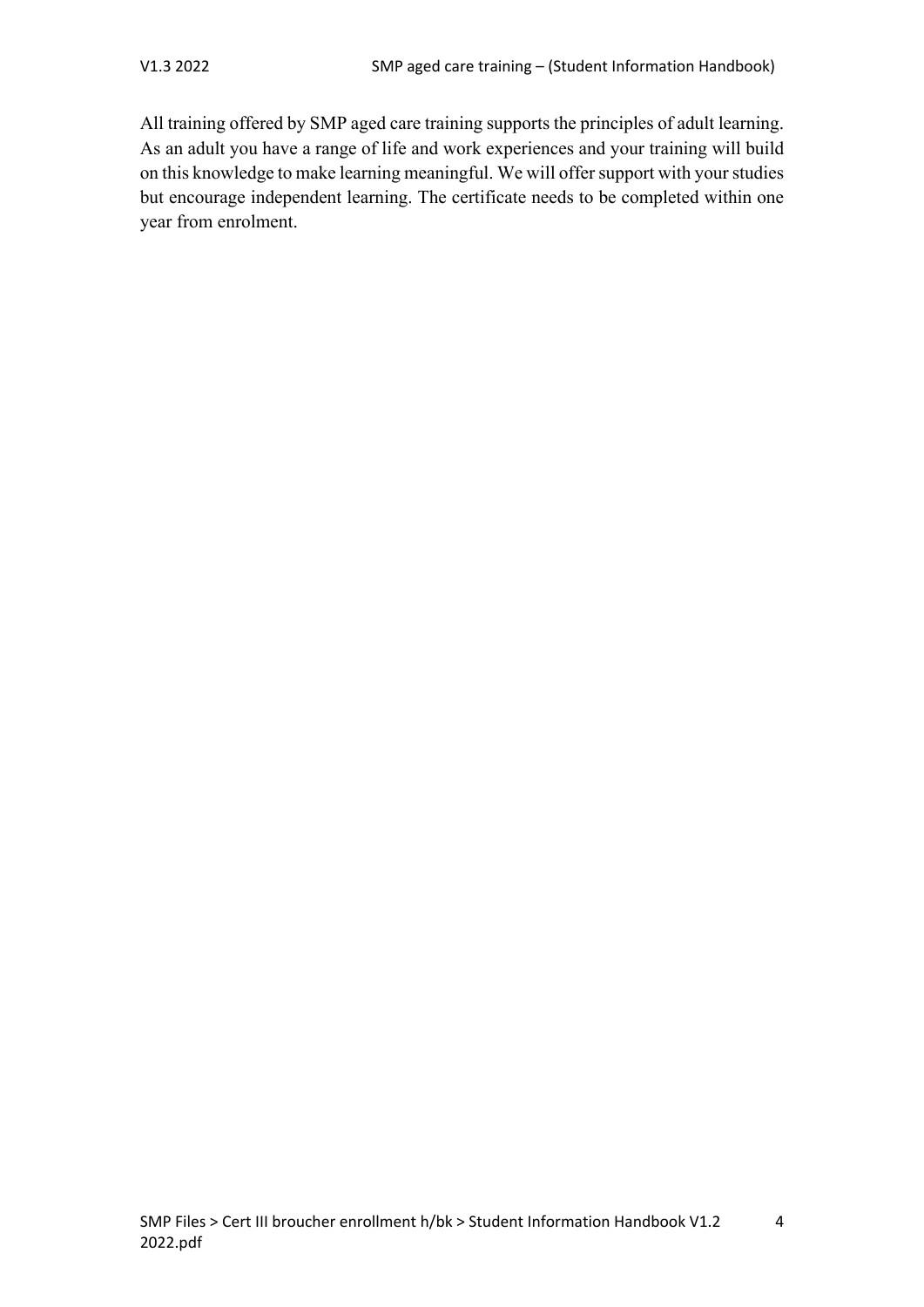# **National Police Clearance**

All students must obtain a National Police Clearance prior to commencing your industry placement. This clearance must be within the last 3 months or a new one is required. The cost is the responsibility of the student. Applications can be made at any police station. This is a requirement of the Aged and Disability sectors and you will need to show it to SMP aged care training and at your placement.

If you have any convictions, it will be at the discretion of the organisation you are assigned to as to whether they will accept you or not – their decision is final.

Should you be refused placement due to having a conviction or any other criminal offence SMP Networks Pty Ltd will attempt to allocate you to another facility, however when this is not possible you will not be able to complete your course successfully this you will be only issued a statement of attainment for the units you have successfully completed up to that point.

For those who choose to enrol in the disability stream they will also require to obtain a 'working with children' (WWCC) check and a NDIS worker check at your own cost. The link to apply for these checks is found here: https://www.dcsiscreening.sa.gov.au/SCRequestApplicationIndividual

# **Ageing**

The program has been structured to accommodate the combined Ageing course to be completed first then if you wish to complete the Disability course you will need to do the additional 4 disability units (see below). You will complete the theory, classroom practical and assessments for this course then you will be assigned your aged care placement. Please note it will take up to 4 weeks to secure a placement and prepare all the paperwork.

You are required to completed 120 hours of field placement to obtain your qualification.

# **Disability**

For the disability stream you will need to complete the 4 specific disability units (in addition to all the units from the ageing stream). You will need to then complete a minimum of 40 hours industry placement in the disability sector (in addition to 120 hours of aged care placement)..

# **Provide First Aid**

The Provide First Aid course (HLTAID011) is an elective that is offered within both qualifications. You need to book into this unit, it runs over one day and you have pre reading and assignments that must be done prior to attending class. A class is offered most weeks so you need to book into class if you did not do it at enrolment.

# **Manual Handling**

The manual handling competencies are outlined in practical units of the course but SMP aged care training has elected to offer manual handling on its own. In order to complete the units *Meet personal support needs* and *Follow safe work practices for direct client*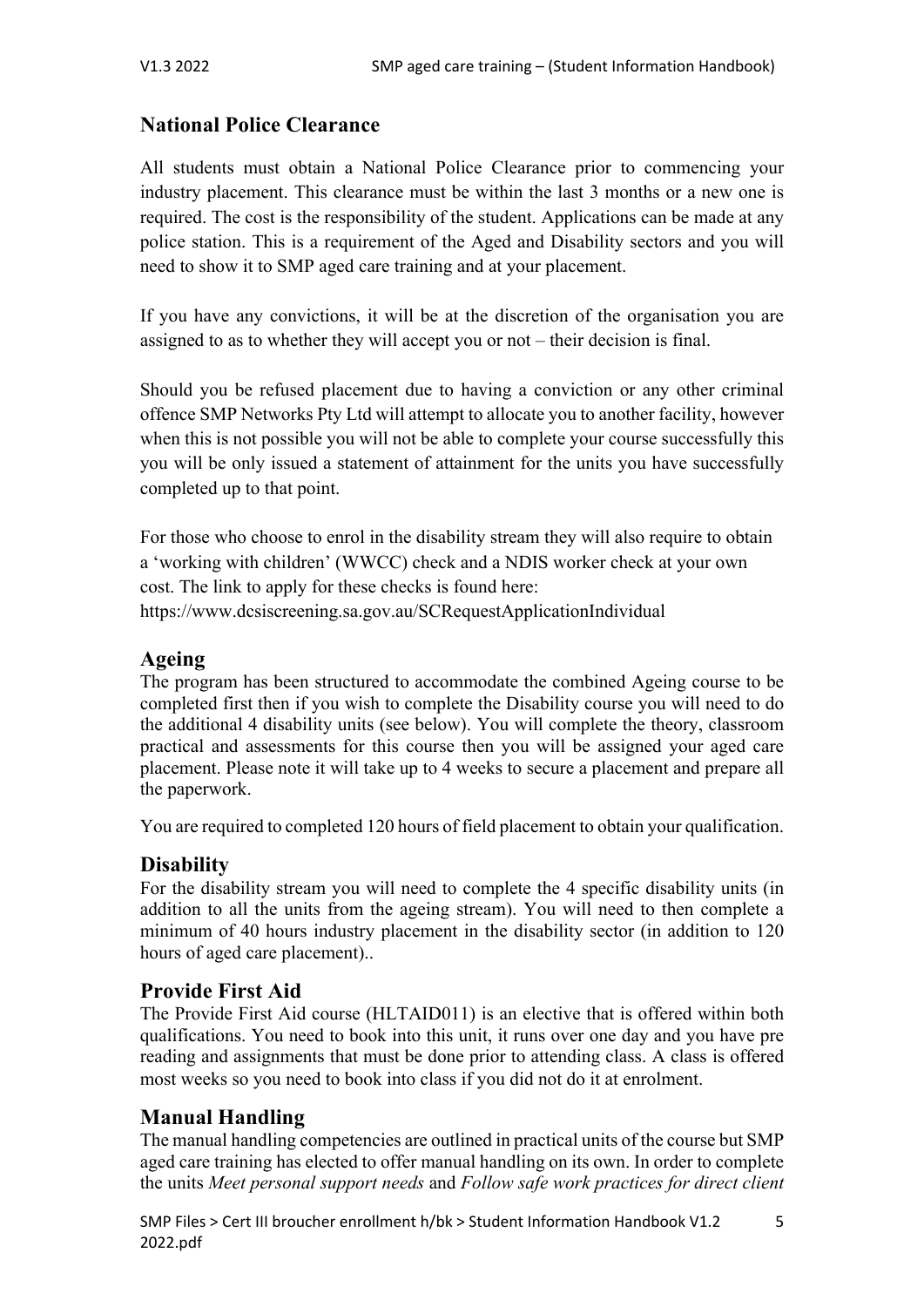*care* you must successfully complete the manual handling requirements. You were booked into a manual handling session on enrolment; if you cannot make this then it is your responsibility to re-book. Manual handling is offered most weeks.

*Please note if you are late arriving for Manual Handling or Provide First Aid the door will be locked and you cannot attend on that day. You will then need to contact administration to book into another session.*

*If you leave class early you will be given a fail and need to re-book.*

# **Field (Industry) Placement - Ageing**

After completing your Holistic assessment you will then contact the Placement coordinator to arrange you placement. You can request a specific organisation but you may not get the one you requested. The Placement Coordinator will discuss this with you.

The Field Placement requires shift work i.e.; 0700-1500 or 1500-2200 or as indicated by the organisation. All fees must be paid and recommended units completed before SMP aged care training will organise your work placement. Students must have obtained a Police Clearance Certificate prior to commencing their Field Placement – the original will need to be sited by the Placement Coordinator and the organisation's supervisor. When attending Field Placement, ensure you wear enclosed shoes that are flat (but not sneakers), an SMP polo shirt, dark washable work-style trousers (no denim) and you must wear student name badge. SMP aged care training will supply you with a name badge however you will require to purchase a polo shirt from our office. Further polo shirts and a jacket can also be purchased should you wish to.

# **Field Placement – Disability**

When you have successfully completed your disability specific units you will then contact the Placement Coordinator to arrange a placement in a disability specific area. The disability placement is an addition to the aged care placement and not a substitute. (120 hours for aged care placement and 40 for disability).

## **Mandatory Vaccinations:**

The flu vaccine is now a requirement for placement in and providing a certificate of your vaccination is mandatory.

The covid vaccine is now a requirement for placement in and providing a certificate of your vaccination is mandatory.

**NOTE:** Placements cannot be completed while **pregnant,** unless a doctor's medical certificate is issued giving clearance to commence placement. This must be presented to SMP aged care training administration and facility supervisor prior to placement. The certificate will be copied and kept in the student's file. The student must understand that placement is at student's own risk and the facility has the right to refuse your placement.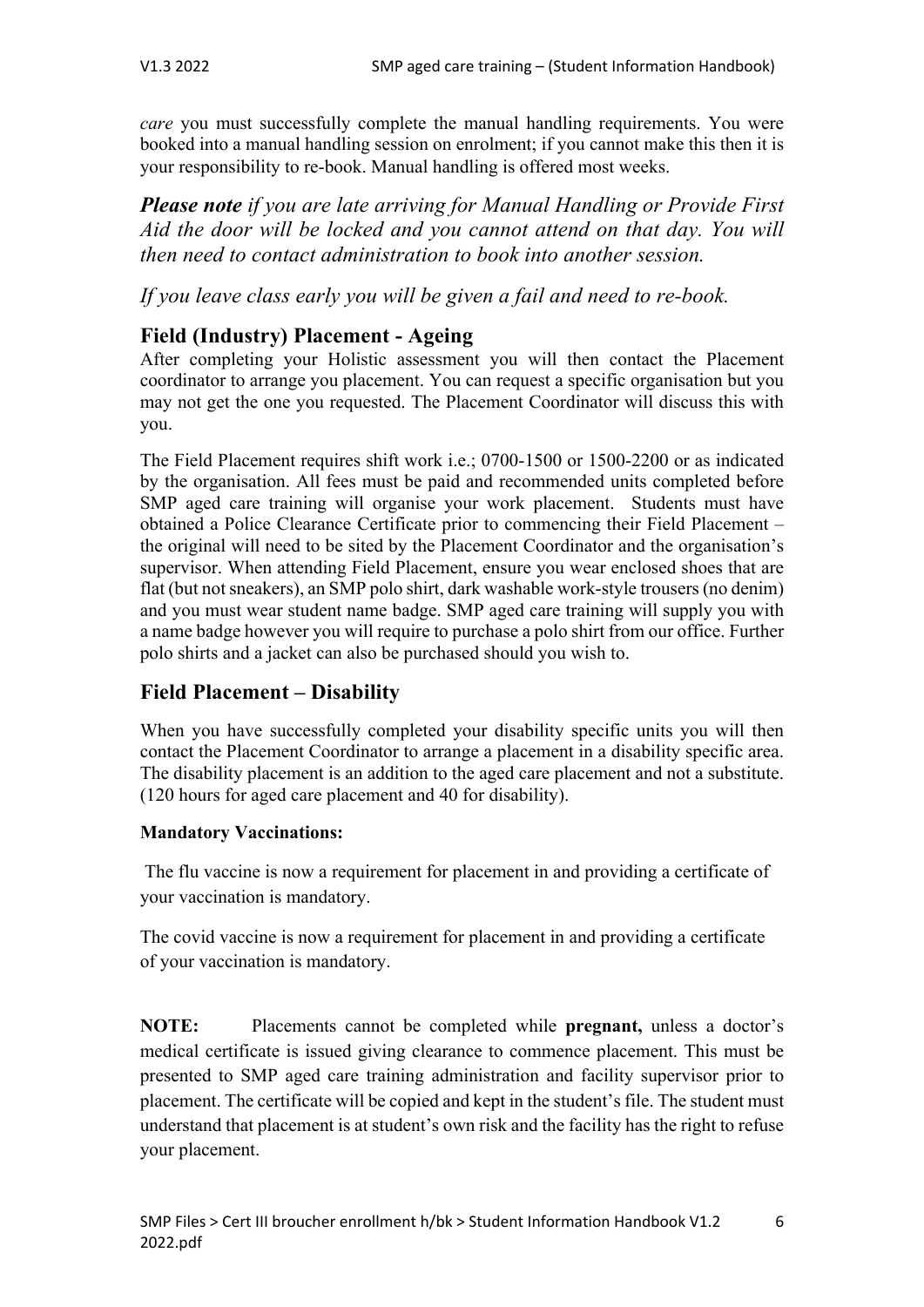If you are unable to attend any of your placement days you must notify the facility and SMP aged care training, the placement coordinator will then organise with the facility another time/day.

The placement facilitator will visit you at least once during your placement. If you want or need further visits please contact SMP aged care training and they will organise.

If you are not yet competent (NYC) at the end of your 3-4 weeks then a further placement will be organised either at the same facility or a new one. This will be discussed with you, the facility and SMP aged care training.

Remember when you are doing your placement you are a visitor in the organisation and they are spending time and effort in assisting you in achieving your study/industry goals. You will have considerable written assignments that will need to be completed.

If you are NYC after the second placement you will need to pay \$165 to redo your placement either at same organisation or a new one.

# **Foundation Skills**

This course will give you a broad range of skills that will be transferable within any workplace. The following foundation (generic) skills will be covered in a range of learning experiences:

- Learning improvement and expansion in employee and company operations and outcomes
- Reading Access, interpret and read information
- Writing To complete workplace documentation
- Oral communication communicate orally within the workplace
- Numeracy interpret signs, symbols, weights, body fluids
- Team work productive working relationships and outcomes
- Problem solving- productive enterprise outcomes
- Initiative/enterprise- innovative ideas and outcomes
- Planning and organisation- long term and short-term strategic planning for the enterprise
- Self-management employee satisfaction and growth
- Technology more effective work practices

At the completion of the course, you will have successfully achieved the above Foundation Skills, which are transferable to any work place. You are responsible for tracking and reporting these skills as you gain them.

Further information on Foundation Skills can be found in your Resource Book

# **Assessments**

The trainer will outline to you the assessments and when they are to be submitted. An assessment cover sheet must be attached to all assessments. If you need an extension to complete your assessments you will need to discuss this with your trainer and an extension time will be negotiated. All training is competency based therefore you will need to demonstrate that you have the knowledge and skills required for each unit. On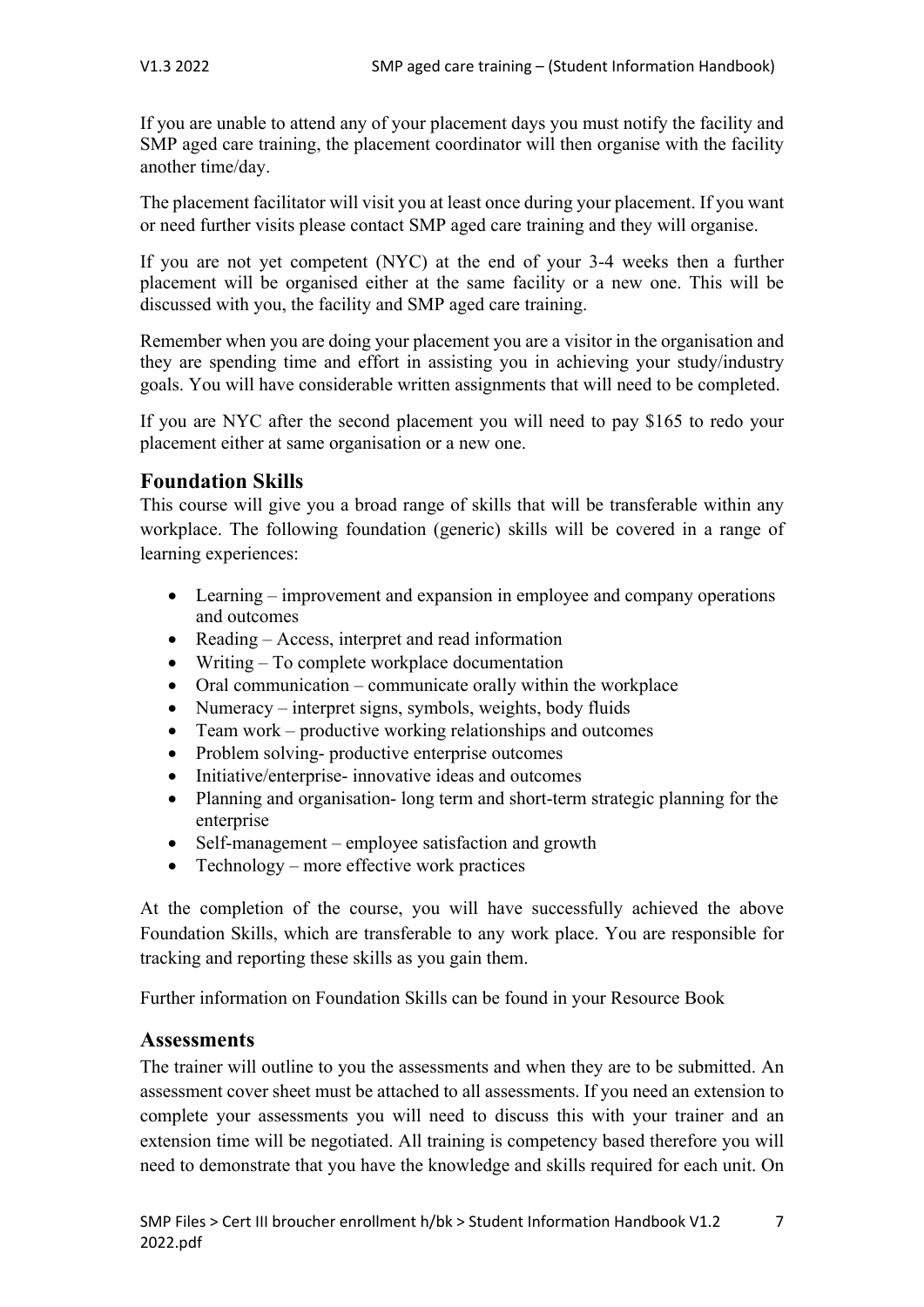successfully completing a unit you will be given Competency Achieved (CA). If unsuccessful you will be given the opportunity to resubmit your assignment. If a third assessment is required a reassessment fee of \$150.00 will apply.

All units will be assessed holistically with application to the workplace. This means that employability skills as well as physical and theoriticial content are embedded in the units of competency. You will be provided with comprehensive evidence throughout the course so you can track your progress. Support will be offered if you are having problems understanding or achieving competency for the unit.

Assessments will comprise of a range of the following – written questions, case studies, research assignments, practical demonstrations, industry experience and activities.

Assessments cover all aspects of the unit and you must successfully complete all assessments as outlined. Your industry experience comprises a large proportion of the overall assessments and you must complete all sections. Some sections you will need the workplace supervisor to sign to indicate you have provided correct information relating to a client or policy. *All client names must be removed before submitting.*

# **Plagiarism**

Plagiarism is an act of fraud it involves stealing someone's work and lying about it.

All the following are considered plagiarism:

- Turning in someone else's work as your own
- Copying words or ideas from someone else without giving credit
- Failing to put a quotation in quotation marks
- Changing words but copying the sentence structure of a source without giving credit

*All acts of plagiarism are considered serious and will result in disciplinary action being taken or instant dismissal from the course.*

## **Penalties**

If you are suspected of cheating, your Trainer/Assessor will investigate to establish evidence to support the suspicion.

If there is evidence to support the suspicion, your Trainer/Assessor will notify the RTO Manager and set out the concerns to you in writing, requesting a time to discuss the matter. You will have the opportunity to counter the allegations made.against you.

Once you have provided your information, SMP Training Centre may come to one of two decisions:

It is a minor or unintentional offence and you will need to undergo an alternative form of assessment, such as a short oral assessment, which may involve talking about the work or questioning.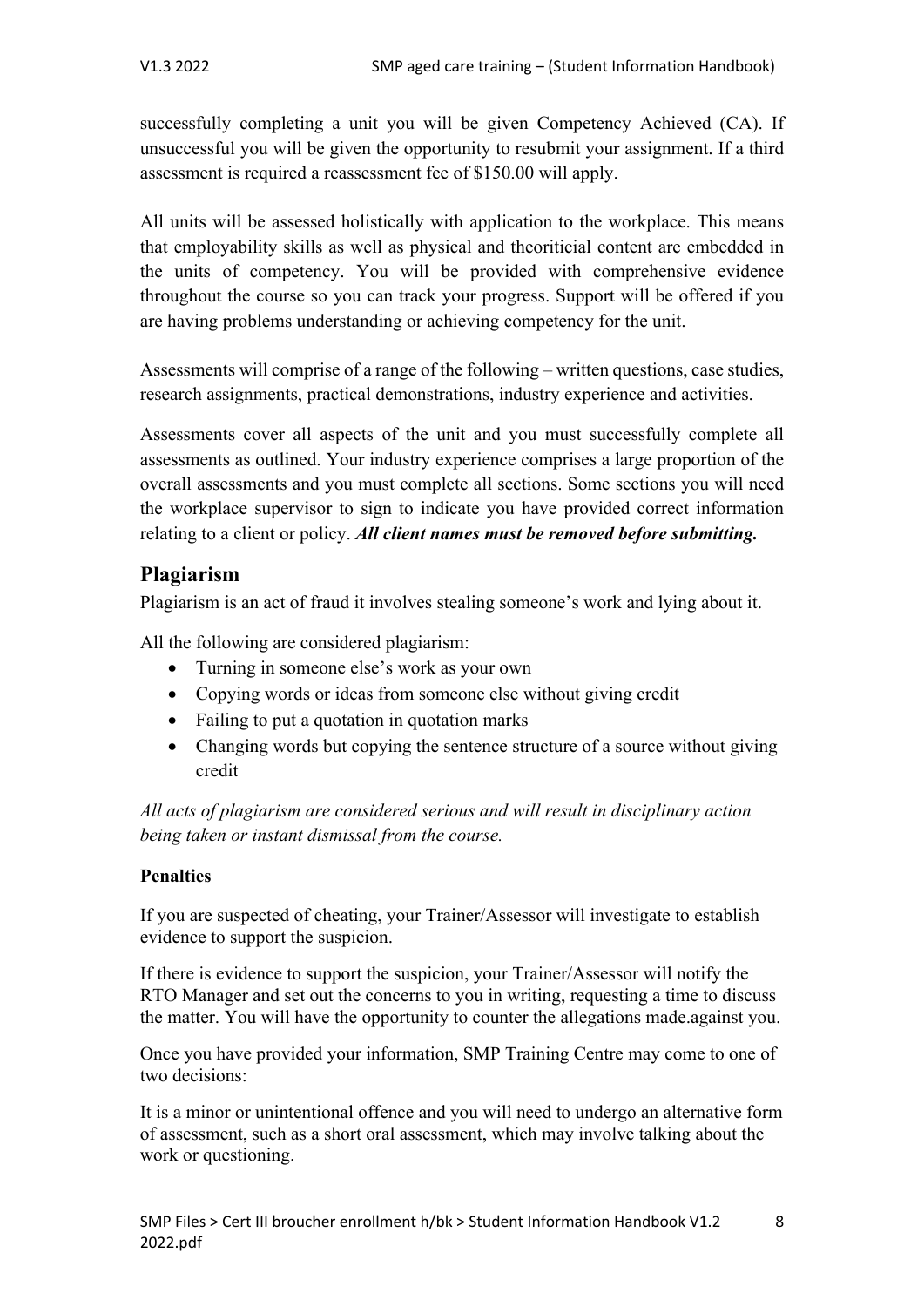The penalty in this case is that you will receive the lowest level of competency or pass for all the learning outcomes being assessed.

It is a serious offence and you will fail the module. Repeated offences of cheating – minor or serious – will result in failure of the module plus a record on your student file, together with the reason.

You will be advised of all penalties writing.

## **What if I do not agree with the decision?**

If you are accused of and penalised for cheating and believe that the accusation is unjust, you have the right to appeal

against the charge. This appeal must be lodged in writing with the educational manager of the program within one week of the penalty being imposed.

The appeal may be lodged against:

the process

the decision

the penalty.

The appeal will be investigated and a decision will be advised to you within a week of your appeal.

If you are having difficulties with your studies, you are encouraged to seek help from your Trainer/Assessor.

# **B. SMP aged care training's obligations to the student**

# **Compliance with training standards**

SMP aged care training is a Registered Training Organisation and therefore complies with the *Standards for Registered Training Organisations (RTOs) 2015.* You can ask to view any of SMP aged care training policies and procedures.

The Certificate III in Individual Support (CHC33015) is a nationally recognised course and SMP aged care training follow the guidelines as set out by the Community Services and Health Industry Skill Council CHC Community Services Training Package. This qualification is level 3 In the Australian Qualifications Framework and therefore training and assessments fit within these guidelines.

Continuous improvement is an important aspect of the standards. As part of this you will be asked to complete evaluations on the course. It is important that you answer the questions honestly and accurately as they help SMP aged care training administration and trainers to improve on the quality of the program.

ASQA, the registering body will send you an evaluation form at the completion of your course and it is important that this is completed and returned as soon as possible. This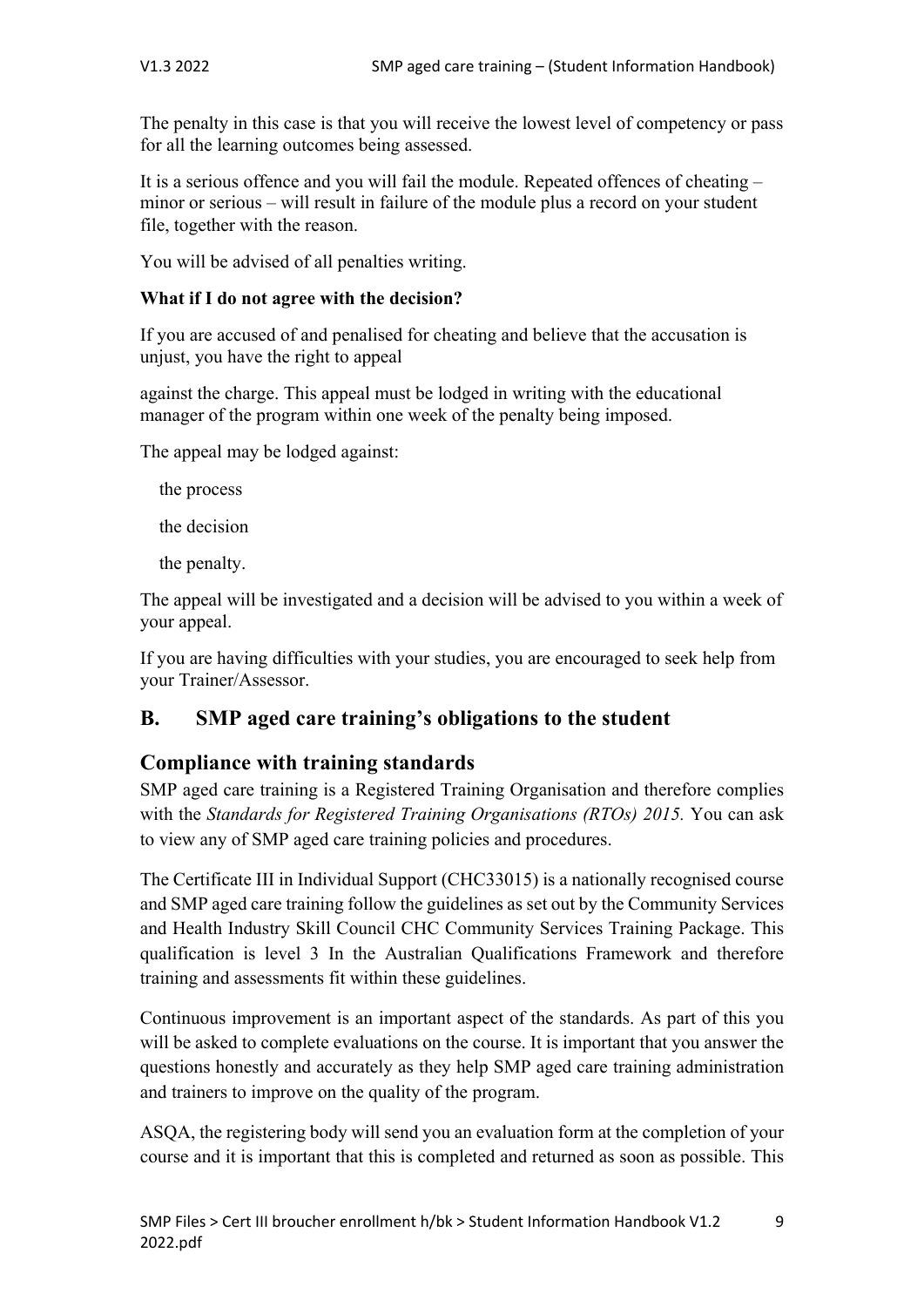evaluation assists ASQA with identifying if the training provider is meeting all the standards.

SMP aged care training only employs trainers with industry, training and assessment qualifications. All trainers are either working in the industry or complete professional development to maintain their industry skills.

A training and assessment strategy (TAS) has been developed for all qualifications offered. The TAS forms the guidelines for delivery and assessment and for all marketing material. SMP aged care training works with industry to ensure all resources and assessments meet industry standards.

SMP aged care training guarantees once a student has commenced the course, if in the unlikely event training cannot continue all effort will be made to find another appropriate RTO.

# **Issuing of Certificates and Statement of Attainment**

On successful completion of all training, work placement and assessments SMP will issue you with a Certificate of completion. You will be notified when your Certificate is ready for collection. You must produce photo identification at time of collection and sign acknowledgment of receipt. If you withdraw before the completion of the course administration will issue you with a Statement of Attainment for the units successfully completed. Please ask at administration at time of withdrawing from the course. Trainers are available for extra support as needed via email which is provided during class, plus 2 extra weeks (2 days per week – 5hrs per day) have been implemented into the course for extra student support such as missed classes, catch-up activities and support for assessments.

# **SMP Industry Placement Obligations**

The Placement Coordinator will organise your placement and complete all the necessary paperwork required by SMP aged care training and the facility. You may not get the facility you requested for differing reasons. You may discuss this with the placement coordinator.

## **Insurance**

SMP Networks Pty Ltd maintains public liability insurance throughout tis registration with adequate cover for our scope of registration.

While on field placement under the auspice of SMP aged care training you are covered by SMP Training Centre's Insurance Policy. This information is forwarded to the workplace prior to commencement.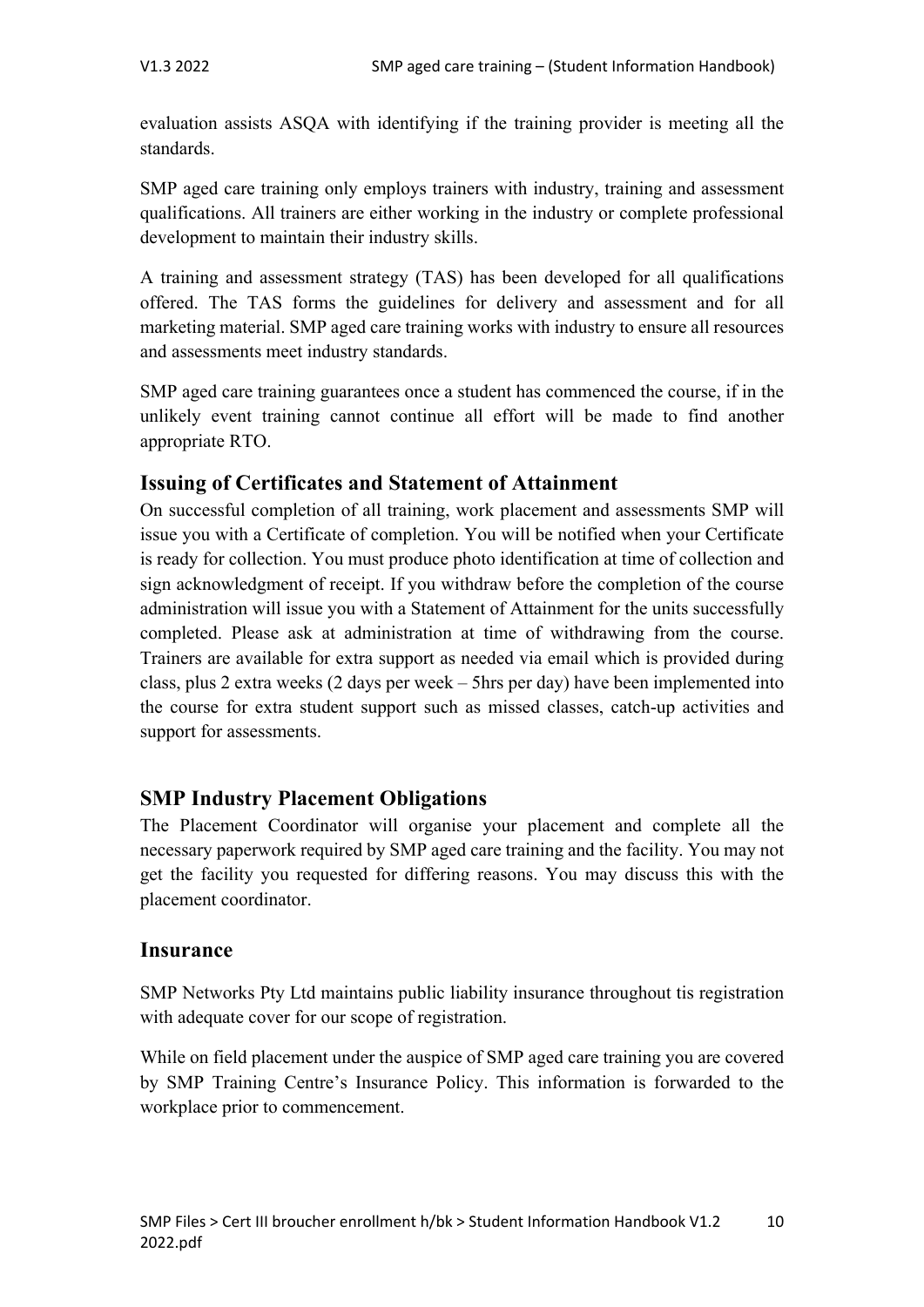# **Complaints and Appeals student information**

Students had a right to submit a complaint if they wish to express discontent against another person or a complaint against the RTOs process or system. In All complaints will be treated with respect and handled confidentially. This policy and procedure is relevant to all grievances arising in the following areas:

- a) Student wishes to raise a complaint against another student
- b) Student wishes to raise a complaint against the RTO
- c) Student wishes to raise a complaint about a Third Party
- d) RTO staff wishes to raise complaint about a Third Party
- e) Staff wishes to raise a complaint about another staff member or a student

SMP aged care training has a Complaints and appeals process aimed at resolving any issues in relation to any aspect of your training. If you feel you have been adversely affected by teaching methodologies, supervision, assessment results or comments, unfair treatment, any form of harassment or victimisation or any other concerns you may lodge a complaint. If you are not satisfied with the process or outcome of your complaint you may lodge an appeal.

If making a complaint, follow the following steps:

- 1. Discuss your concerns informally with the trainer or CEO if the matter cannot be resolved then move to step 2.
- 2. Lodge a formal complaint in writing using the Complaints Reporting Form to the Complaints Officer. Seal the envelope and mark the outside "Confidential". If the matter is not resolved to your satisfaction move to step 3.
- 3. To take the complaint further contact the National Training Complaints Hotline –ph 13 38 73.
- 4. To take the complaint further contact the Australian Skills Quality Authority: a. https://www.asqa.gov.au/about/complaints/complaints-about-training
	- providers
	- b. Info line 1300 701 801
	- c. Email complaintsteam@asqa.gov.au
	- d. Complete the "Complaints about a training organisations operating under ASQA's jurisdiction" form found at the above web site
- 5. If the RTO determines that the complaint process cannot be finalised within 60 calendar days the RTO manager will:

a. Confirm this in writing to the complainant, including reasons why more than 60 calendar days is required

b. Will regularly update the complainant or appellant on the progress of the matter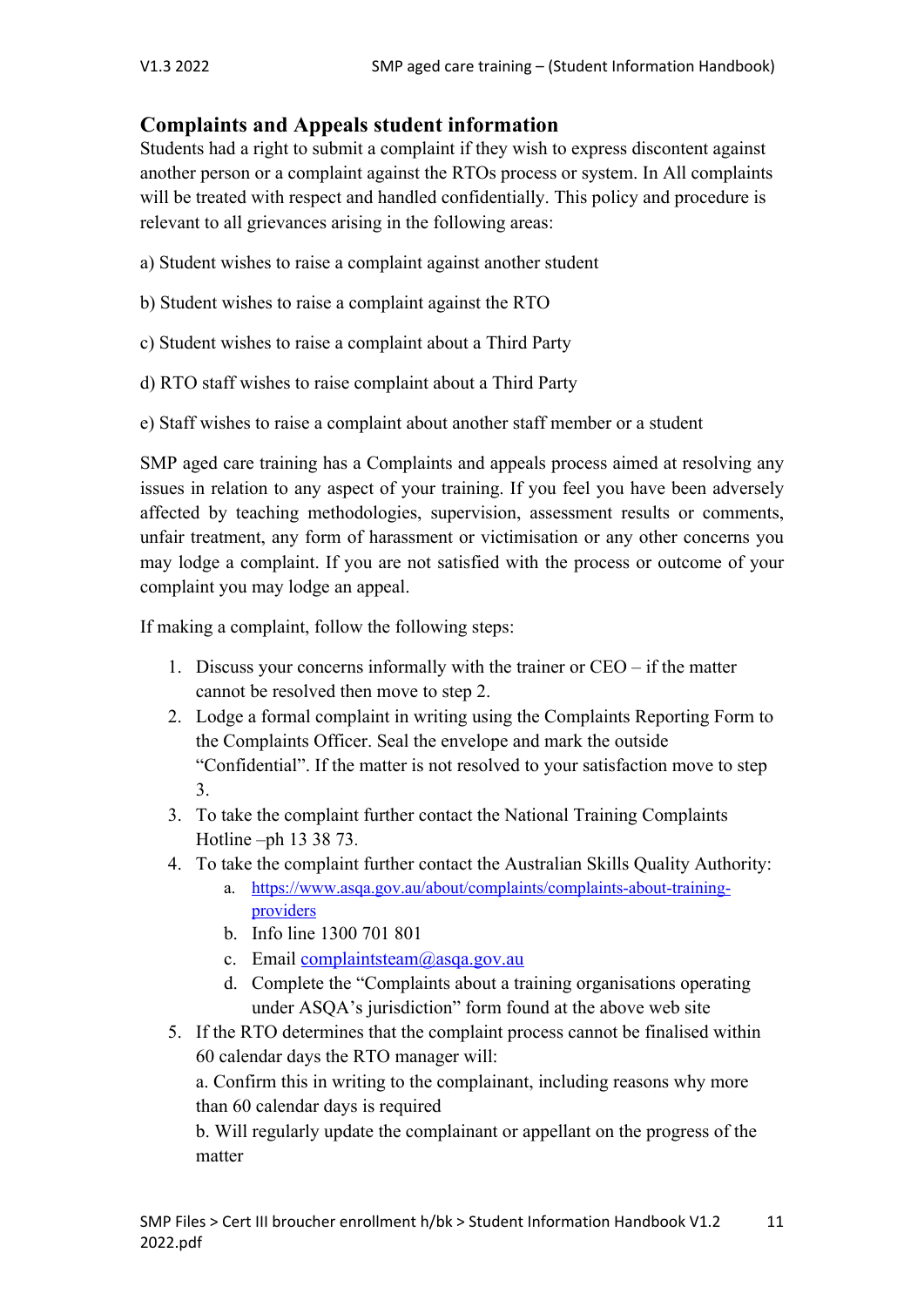All formal complaints will be recorded and kept confidential. The Complaints Officer will contact you to present your case within 48 hours. You have access to an independent arbiter if needed. The complaint will be handled within an appropriate timeframe and you will be notified in writing of all outcomes. You have the right to appeal the outcome or contact the National Training Complaints Hotline. In order for SMP aged care training to review and improve processes you can provide feedback on the process.

Any appeals in regards to marking of your assignments or appeals in regards to practical/theory assessments need to be made in writing to SMP admin@smptraining.com.au. The CEO will review the case within 7 days. For remarking of assignments another trainer will be asked to re-mark the assignments in question. For practical/theory assessments that student was deemed not yet competent a repeat session will be organised to achieve competency

## **Failure to pass a unit of competency**

If you do not understand the requirements for an assessment you need to discuss this with your trainer for clarification.

If you fail an assessment or whole unit your trainer will provide you with the support required to assist you with resubmitting your work. The failed assessment will have comprehensive notes outlining where you have gone wrong.

If you feel your trainer is not supporting you appropriately contact the CEO (Susan Nolan) and discuss getting assistance from another trainer.

# **Information Technology**

Working with information technology is an important part of the course and some of your assessment/assignments require you to use this technology.

SMP aged care training provides computers for you to use if you do not have access to one. You can also book a time at your local library.

# **C. Student's Rights and Responsibilities**

# **Payment of fees**

Must pay all fees as set out in the enrolment form (This will be given to you prior to enrolment).

You will not commence your industry placement until all fees have been paid.

## *A student cannot transfer fees from one student to another if a student decides to withdraw.*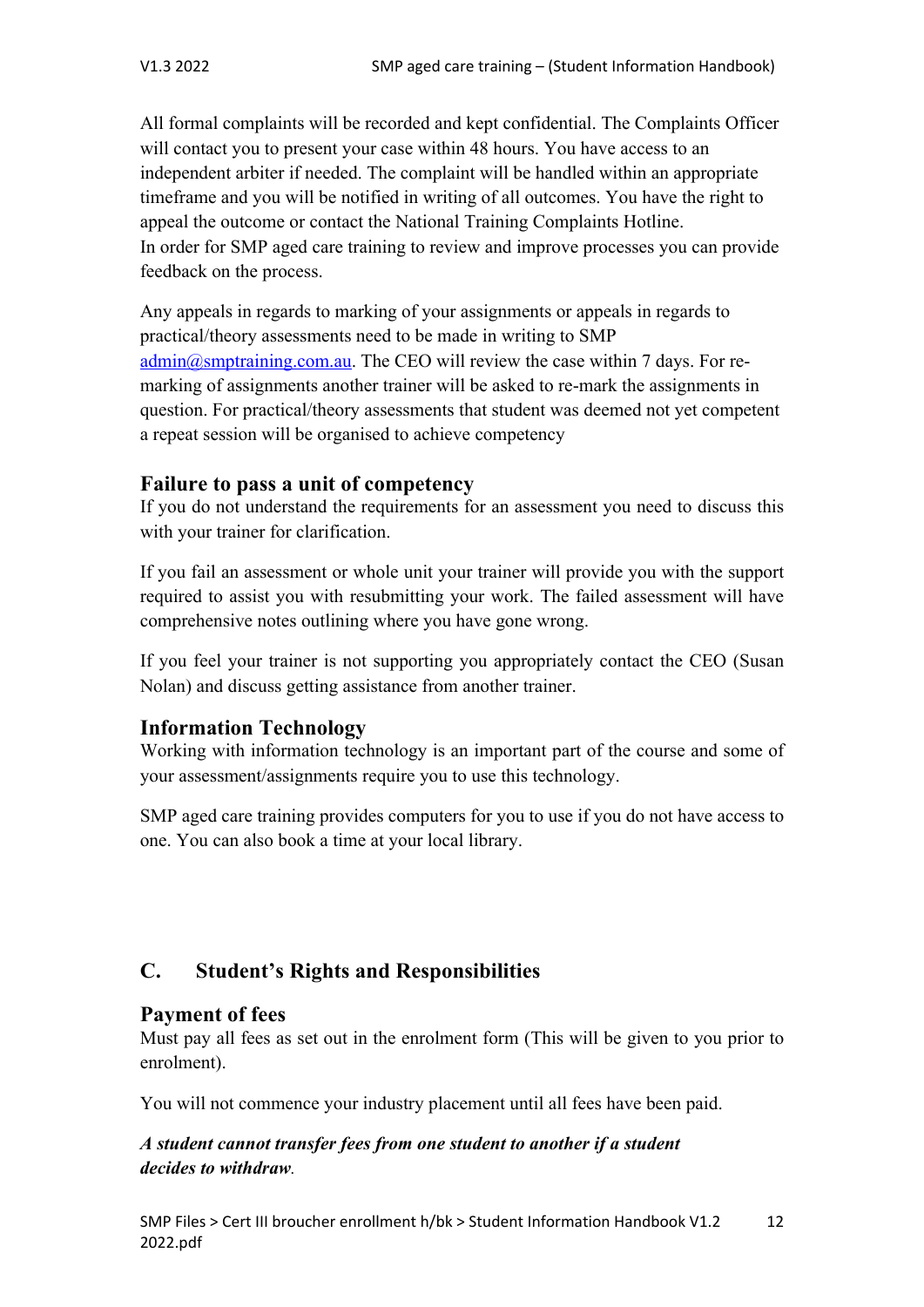## **Additional Fees & Charges**

- Prior to commencing industry placement, you need to purchase a polo shirt \$30
- If a student withdraws from the course and then reapplies after 12 months, a fee of \$150 per unit will apply. If a student needs to re-do a unit there will be an additional cost of \$150 per unit.
- If a student needs a replacement Certificate or Statement of Attainment, it will incur a \$30 cost.

# **Complete all requirements of course as outlined**

## **Assessments**

- It is your responsibility to successfully complete all assessments as outlined in your Resource/Assessment Book and Placement Booklet
- It is your responsibility to ensure all assessments are handed to the appropriate person – Administration or your trainer or email to administration
- It is your responsibility to keep a copy of all assessments submitted so you have a record if your original is missing

## **Attendance**

- It is your responsibility to get to classes on time note door will be locked if you are late for manual handling or Provide first aid (HLTAID011). Note also if you leave early you will be given a fail.
- If you miss a class it is your responsibility to discuss with the trainer what you missed and how to catch up

# **Industry Placement**

- It is your responsibility to contact the Field Placement Coordinator when you have successfully completed your holistic practical assessment
- You must attend the prescribed 120-160 hours placement as assigned by the facility
- Any missed days must be made up to ensure you complete the required hours – you must ask your supervisor to sign your timesheet at the completion of each shift. Failure to do so may incur you working extra hours
- You are a guest in the organisation and they have agreed to provide you with the training, support and experience to complete your course. Respect all staff and clients

# **Language, Literacy and Numeracy (LLN) Requirements**

If you have not met the required LLN standard to complete the course SMP has agreed to provide extra support to you. It is your responsibility to attend all sessions and training organised for you and complete tasks assigned to you to build your skills.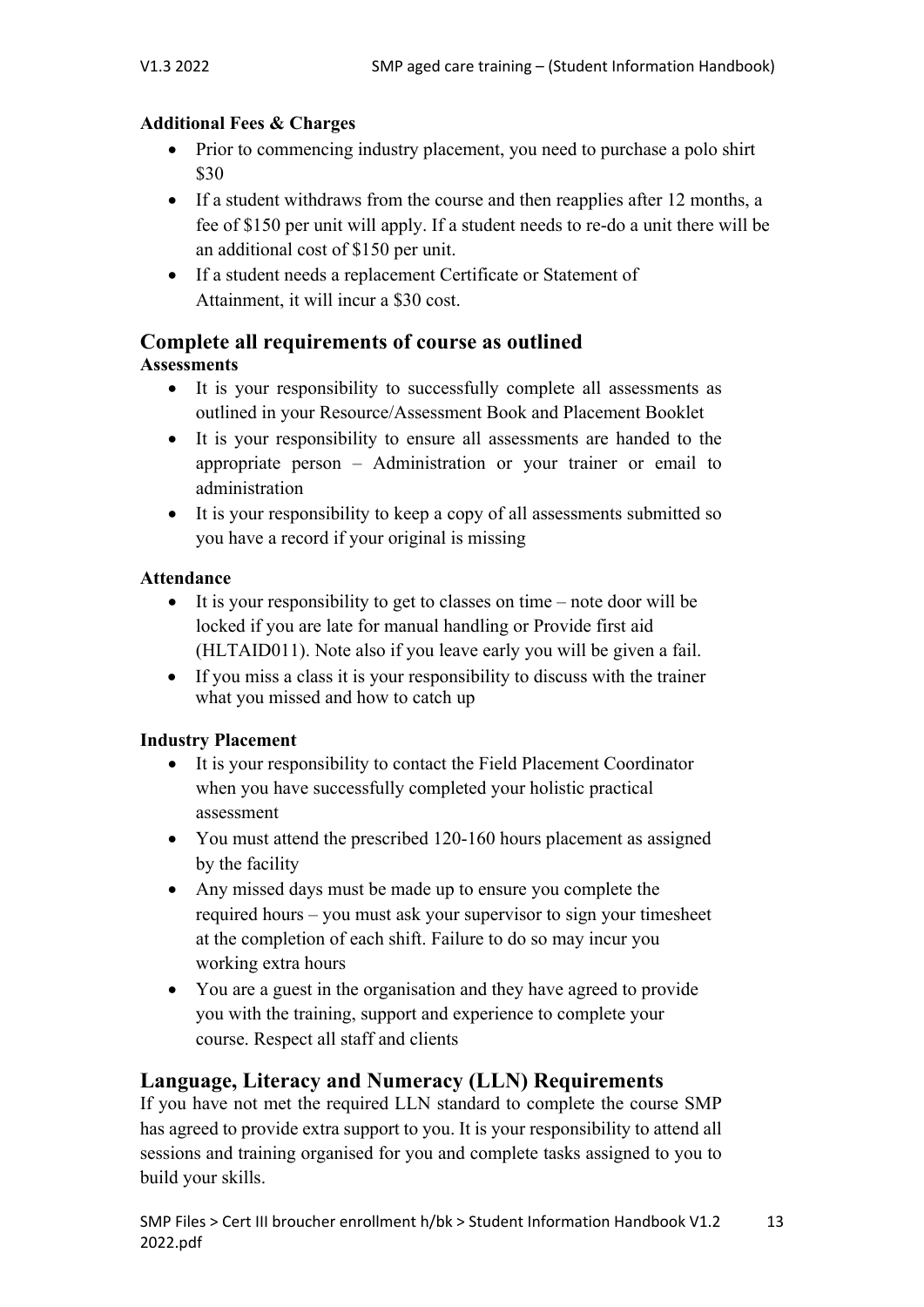Failure to adhere to the LLN program can mean you will not be at a standard to commence your industry training. SMP cannot take responsibility for you not completing the course if you fail to meet support offered.

# **Student's rights, responsibilities and Code of Conduct**

All students have a right to study in an environment free from harassment, discrimination or threatening behaviour. When you enrol at SMP aged care training, you must agree to accept and abide by the policies and procedures, follow the rules and regulations, and participate in your studies as directed by SMP aged care training.

### **As a student you have a right to:**

- Work and study in an environment free from harassment, discrimination or threatening behaviour.
- Be treated fairly and with respect by other students and staff.
- Your personal records kept confidential unless permission is granted to pass on information.
- Access your personal records. A request must be made in writing.
- The provision of information about your proposed program.
- Have a say and be listened to by other students and staff.

## **As a student you have a responsibility to:**

- Respect the rights of others.
- Respect the difference and diversity of others.
- Be responsible for your own learning, attend classes and submit your assignments as required.
- Respect others rights to privacy and confidentiality.
- Observe behaviour guidelines set by facilitators.
- Behave in a manner that does not interfere with the learning of others.
- Observe any direction by staff of SMP Network Pty Ltd in order to ensure the occupational health and safety of all individuals.
- Act in a professional manner during work placement and respect the confidentiality of information made available during your placement

# **The following behaviour is unacceptable by SMP aged care training and may result in the termination of your training:**

- Acting dishonestly in relation to assessments Plagiarism
- Discrimination, harassments or victimisation of any student or staff member.
- Bullying and intimidation of any student or staff member.
- Making any racist or sexist comments to other students or staff member.
- Behaving in a disruptive manner such as swearing, yelling or using offensive language.
- Stealing, vandalising or causing wilful damage to the property of SMP aged care training.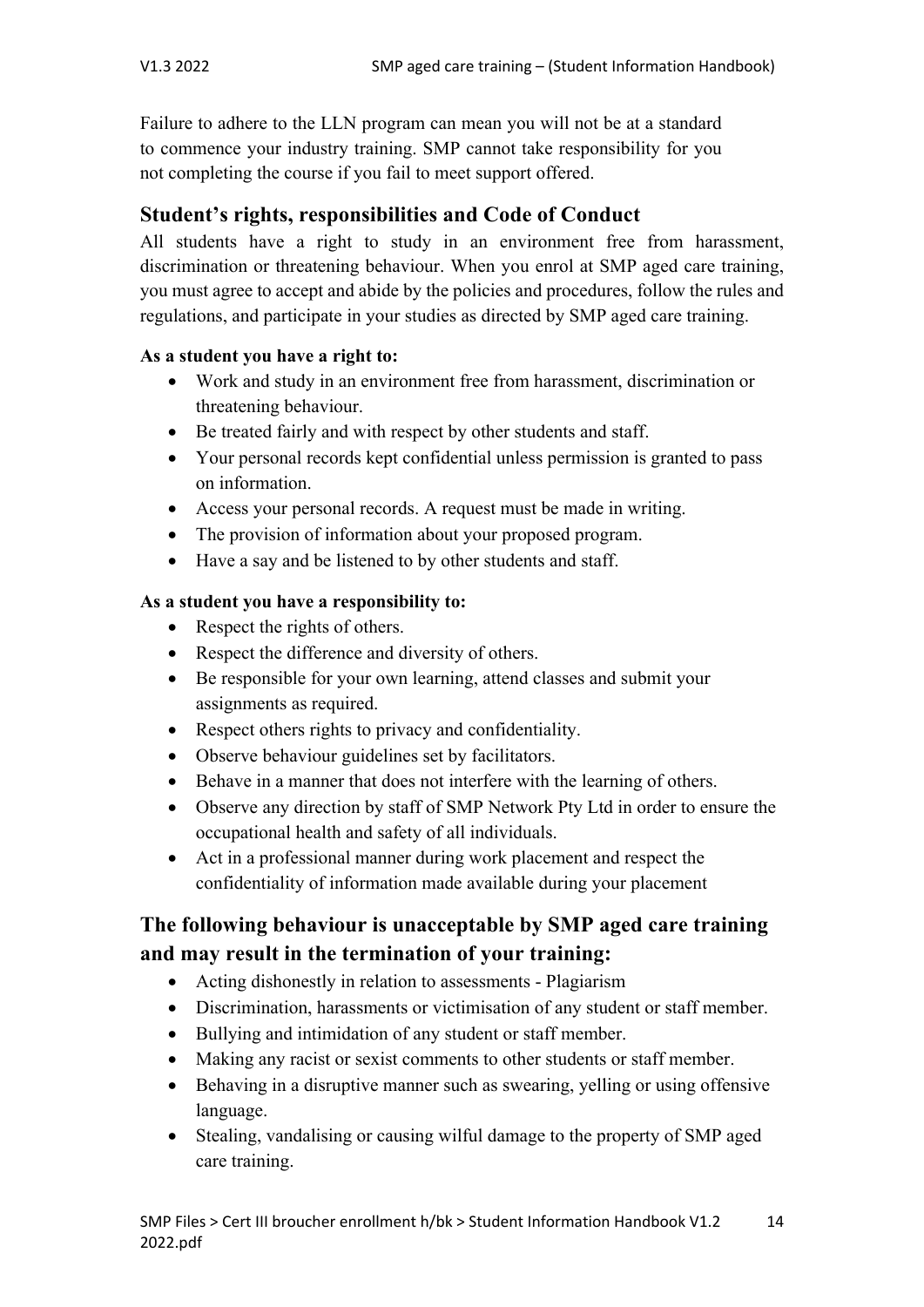- Endangering the safety of yourself or others
- Assaulting or attempting to assault anyone while on SMP aged care training premises.
- Using alcohol or non-prescriptive drugs on any SMP aged care training premises.

# **D. Fees**

## **Implications of fees not paid**

If all fees are not paid your industry placement will not be organised and you will receive a Statement of Attainment only for any units completed thus far.

# **Withdrawal or termination of studies**

All SMP aged care training staff will support students to complete their studies and help negotiate a pathway for the student if they are unable to complete their studies within the recommended timeframe. SMP aged care training will respect and support any decision by the student to defer or withdraw from their studies.

SMP aged care training has the right to suspend or cancel a student's studies if they breach the Student Code of Conduct as set out in the Student Information Handbook. The CEO of SMP aged care training will make the final decision as to whether the student is warned, studies suspended or the cancellation of their enrolment. The student has the right to use the Complaints and Appeals process within 20 business days.

# **Refund Policy**

- If SMP Training Centre cancels/terminates a course, a full refund is given.
- Refund will be given if students have overpaid the administration charge
- If student withdraws from course, the \$500 deposit is not refunded.
- If student withdraws after attending the course commencement date a refund will be given for the remainder of the course that student did not attend
- Refund will be given if students advise SMP Network Pty Ltd prior to the course commencement date that they are withdrawing from the course
- If the student withdraws from the course prior to commencement due to illness or hardship as determined by SMP Network Pty Ltd
- Intention to withdraw from the course must be submitted in writing to the CEO as soon as practical
- No refunds are given if placement is cancelled due to student misbehaviour and course cancelled

## **A student cannot transfer fees from one student to another if a student decides to withdraw.**

**E. Support Services Learning Resources**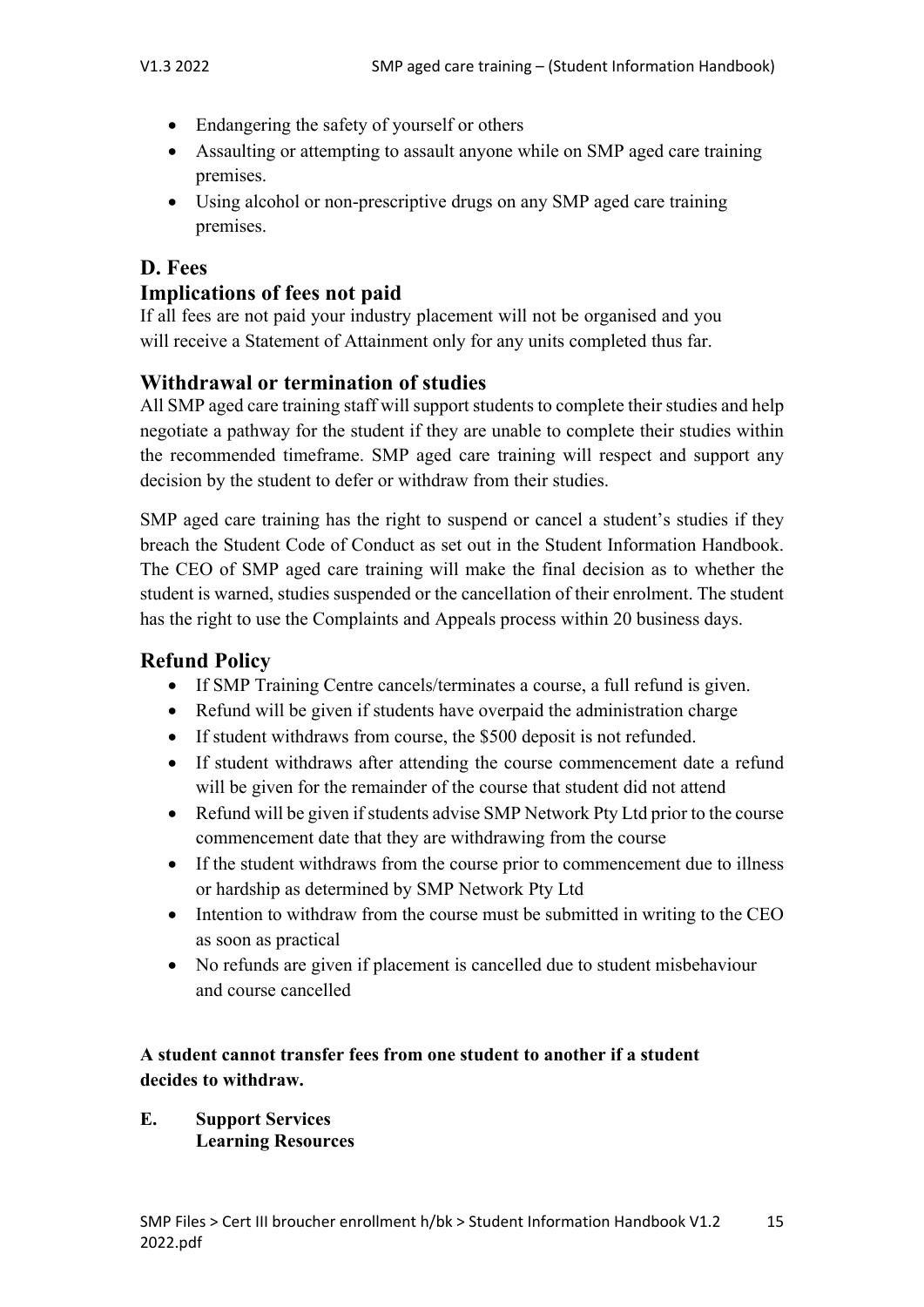All learning material and activities have been developed to cater for the language and literacy levels of students. Lecturer support is provided to assist students with their studies.

A library is available at Cowandilla and books can be used in the library or borrowed. To borrow books you need to contact your trainer who will sign the books out to you.

Videos can be watched at Cowandilla but cannot be borrowed

Computers are available for use– you will need to arrange with your trainer.

#### **Counselling Services**

A student counsellor service is available to assist with individual personal needs – information can be obtained in the classroom or from administration. Learning support and counselling is offered to cater for the needs of students with language, literacy and study needs. Please see your trainer for assistance. Students, who have been identified at enrolment to require LLN support, will be provided with assistance. You will be given an appointment time to meet the LLN Support Officer

External support is offered for students who require further support in language, literacy and numeracy – the LLN Support Officer will provide you with information at your first appointment.

#### **Additional Support**

SMP aged care training aims to ensure all students are supported and study needs met during their course of study. This includes meeting needs relating to barriers to learning, preparation and submission of assignments, study skills support on a 1-1 basis if required and support during their work experience.

Students have an opportunity to extend their course if they require more time to develop the theory, practical skills and apply information to client care. You can discuss your needs with your trainer for a new training program.

#### **Schedule of Fees Payable**

I understand the binding agreement I will sign relating to the total fee cost of the course, the \$500 deposit that needs to be paid prior to course commencement and payment instalments of \$450 in week 2,3,4 and understand all fees must be paid before my field placement can be organised. I understand that from commencement of training I am responsible for the total cost of the course, should I successfully complete the course. I have read and understand the SMP Cancellation policy and Refund policy as outlined in the Student Information Handbook.

#### **Immunisation Disclaimer**

I understand SMP aged care training will take no responsibility for the immunisation of students during the completion of their work placement, or thereafter. This is the student's responsibility. SMP aged care training will take no responsibility if a student comes into contact with an infection/infectious agent caught whilst on work placement.

### **Copyright**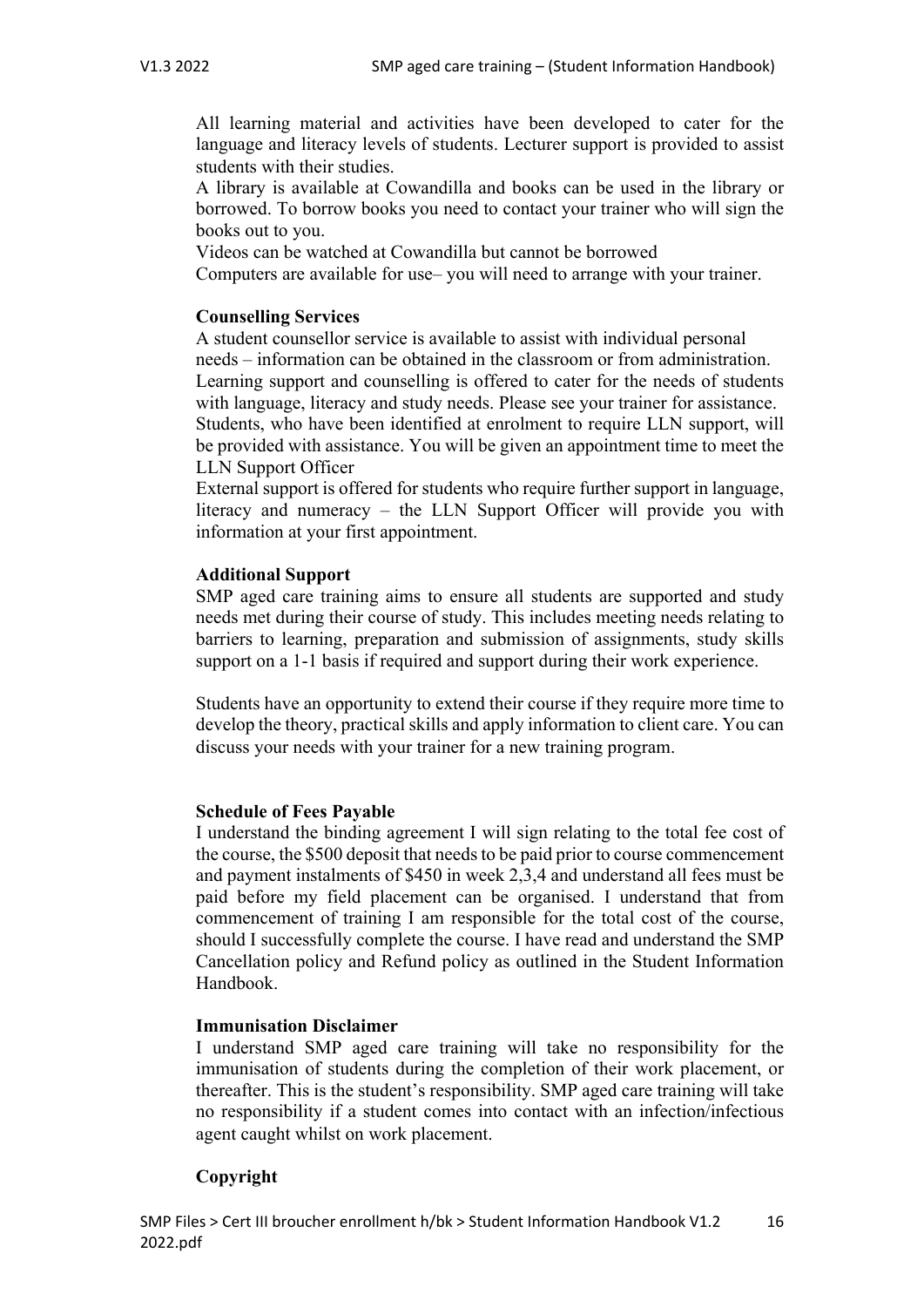I acknowledge that any written or electronic training materials generated by and/or used by SMP aged care training or its contractors are to be used for the purpose of training the students of SMP aged care training only. All training materials are covered by copyright, and any unauthorised circulation, duplication or use of these materials without the prior consent of SMP aged care training is not permitted.

### **Intellectual Property**

I acknowledge that any and all products of my work during my training with SMP aged care training are and will remain the property of SMP aged care training, its partners or its clients, as applicable.

### **Confidentiality**

I acknowledge that during my training by SMP aged care training, I may have access to, handle, obtain, or originate Confidential Information. This Confidential Information includes all information which is commercially sensitive to SMP aged care training, its partners or customers, as well as any information which is identified to me as being of a confidential nature, and may be of a written, graphical, verbal or electronically stored form.

I agree that I will not disclose Confidential Information to any person or organisation, nor retain, destroy or remove from SMP aged care training offices any Confidential Information, including original documentation, records, notes, copies or reproductions of Confidential Information without the express prior consent of the management of the SMP aged care training. I also agree to immediately return all Confidential Information in my possession as requested by SMP aged care training. I acknowledge that the obligation I have to protect any confidential information continues after my training at SMP aged care training has been completed.

### **Personal Property**

I understand the security of all personal property, including valuables, remains the responsibility of the student at all times. SMP aged care training takes no responsibility, nor will be held liable for any damage or theft of personal property. Furthermore, storage of food and drink on the premises of SMP aged care training is at the student's own risk.

#### **Alcohol and Other Drugs**

I understand SMP aged care training has an Alcohol and Other Drugs in the Workforce policy. I will ensure that I am fit to undertake my course whilst at SMP aged care training. I understand that if I am in breach of the policy I may be subject to disciplinary action and removed from my course. I therefore undertake to not knowingly place myself in a position to warrant any action.

#### **Work Health and Safety**

SMP is committed to providing training in a safe environment free from harassment, discrimination, and hazards or abusive with policies and procedures in place to prevent or manage any situation if it arises.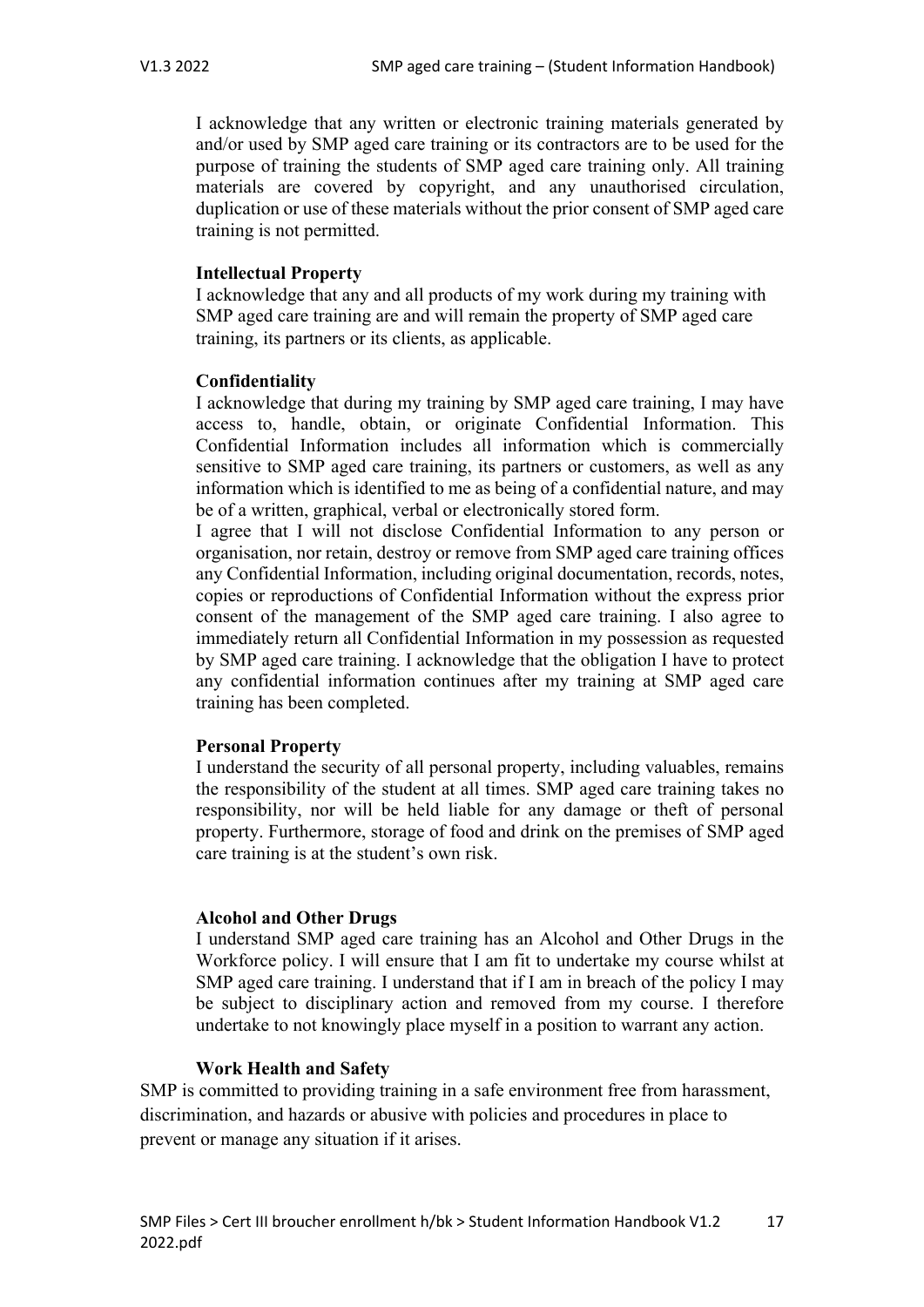The following policies are implemented to provide a safe and hassle-free environment:

- Access and Equity Policy
- Sexual Harassment Policy
- Privacy Policy
- Alcohol and other Drugs in the Workplace
- Complaints and appeals
- Work Health and Safety
- Student Code of Conduct
- § Trainer Code of Conduct
- § SMP Network Pty Ltd

SMP Networks Pty Ltd is committed to providing and maintaining a safe and healthy environment for the benefit of all clients, visitors and employees.

SMP monitors and maintains the appropriate Workplace Health and Safety levels and obligations under the Federal and

State rules and regulations of the NSW Work Health and Safety Act 2011.

If students have any concerns or notice a condition or practice that seems unsafe, it is important that it is brought to the attention of the RTO management this generally occurs through the Trainer / Assessor.

According to Division 2, Section 19 - Primary duty of care:

a) A person conducting a business or undertaking must ensure, so far as is reasonably

practicable, the health and safety of:

workers engaged, or caused to be engaged by the person, and

 workers whose activities in carrying out work are influenced or directed by the

person, while the workers are at work in the business or undertaking.

b) A person conducting a business or undertaking must ensure, so far as is reasonably practicable, that the health and safety of other persons is not put at risk from work carried out as part of the conduct of the business or undertaking. c) Without limiting subsections (1) and (2), a person conducting a business or undertaking must ensure, so far as is reasonably practicable:

 the provision and maintenance of a work environment without risks to health and safety, and

 the provision and maintenance of safe plant and structures, and the provision and maintenance of safe systems of work, and

the safe use, handling, and storage of plant, structures and substances, and

 the provision of adequate facilities for the welfare at work of workers in carrying out work for the business or undertaking, including ensuring access to those facilities, and

 the provision of any information, training, instruction or supervision that is necessary to protect all persons from risks to their health and safety arising from work carried out as part of the conduct of the business or undertaking, and

 that the health of workers and the conditions at the workplace are monitored for the purpose of preventing illness or injury of workers arising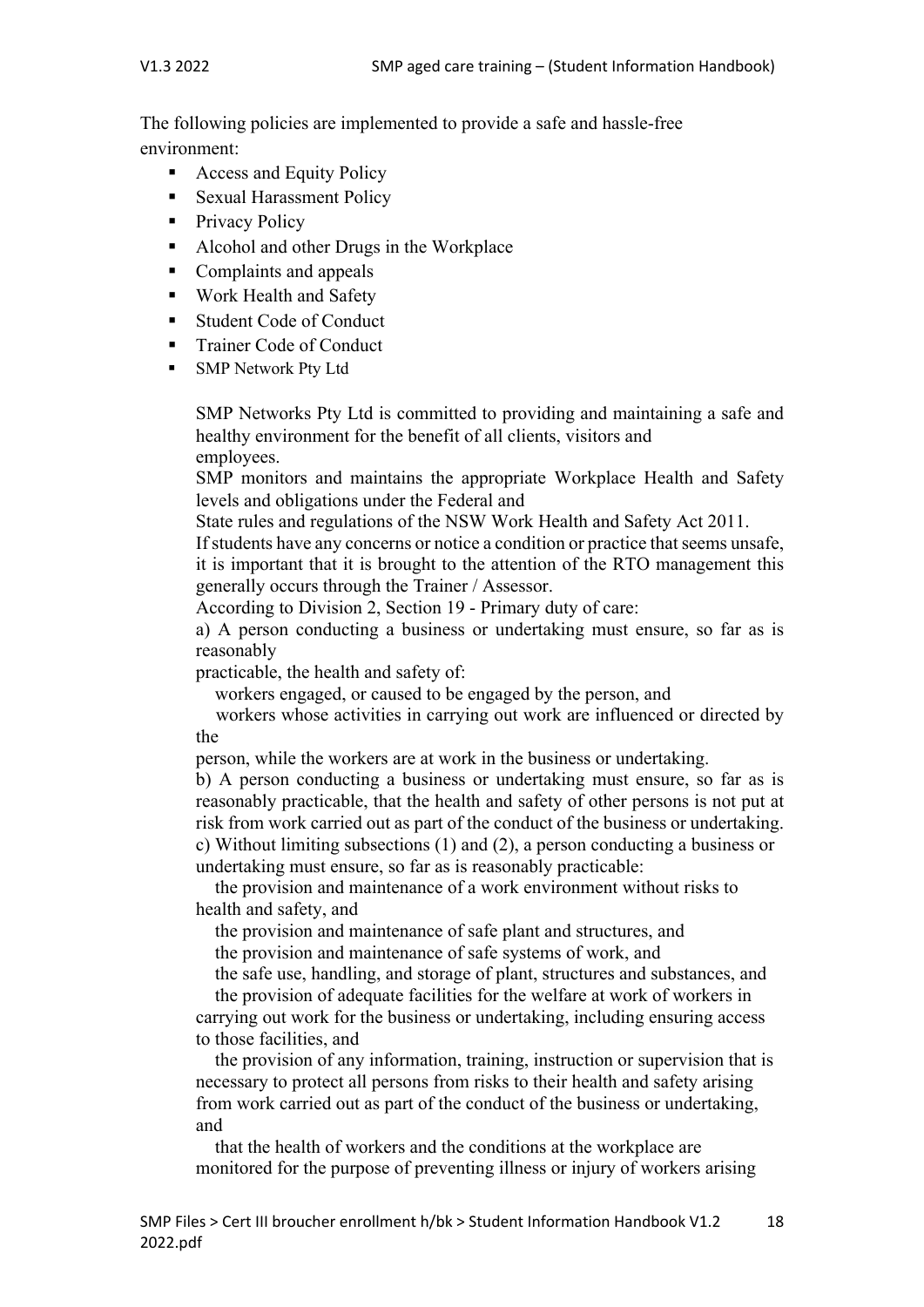from the conduct of the business or undertaking.

According to Division 4 of the Act:

28 Duties of workers

While at work, a worker must:

a) take reasonable care for his or her own health and safety, and

b) take reasonable care that his or her acts or omissions do not adversely affect the health and safety of other persons, and

c) comply, so far as the worker is reasonably able, with any reasonable instruction that is given by the person conducting the business or undertaking to allow the person to comply with this Act, and

d) co-operate with any reasonable policy or procedure of the person conducting the business or undertaking relating to health or safety at the workplace that has been notified to workers.

29 Duties of other persons at the workplace

A person at a workplace (whether or not the person has another duty under this Part)

must:

a) take reasonable care for his or her own health and safety, and

b) take reasonable care that his or her acts or omissions do not adversely affect the health and safety of other persons, and

c) comply, so far as the person is reasonably able, with any reasonable instruction that

is given by the person conducting the business or undertaking to allow the person conducting the business or undertaking to comply with this Act.

### **Pregnancy**

Placements cannot be completed while pregnant, unless a doctor's medical certificate is issued giving clearance to commence placement this must be presented to administration to be copied, and understand that placement is at student's own risk.

### **Student Code of Conduct**

I have read and understand the Student Code of Conduct as outlined in the Student Information handbook and agree to abide by it.

# **Plagiarism**

Plagiarism is an act of fraud it involves stealing someone's work and lying about it.

All the following are considered plagiarism:

- Turning in someone else's work as your own
- Copying words or ideas from someone else without giving credit
- Failing to put a quotation in quotation marks
- Changing words but copying the sentence structure of a source without giving credit

*All acts of plagiarism are considered serious and will result in disciplinary action being taken or instant dismissal from the course.*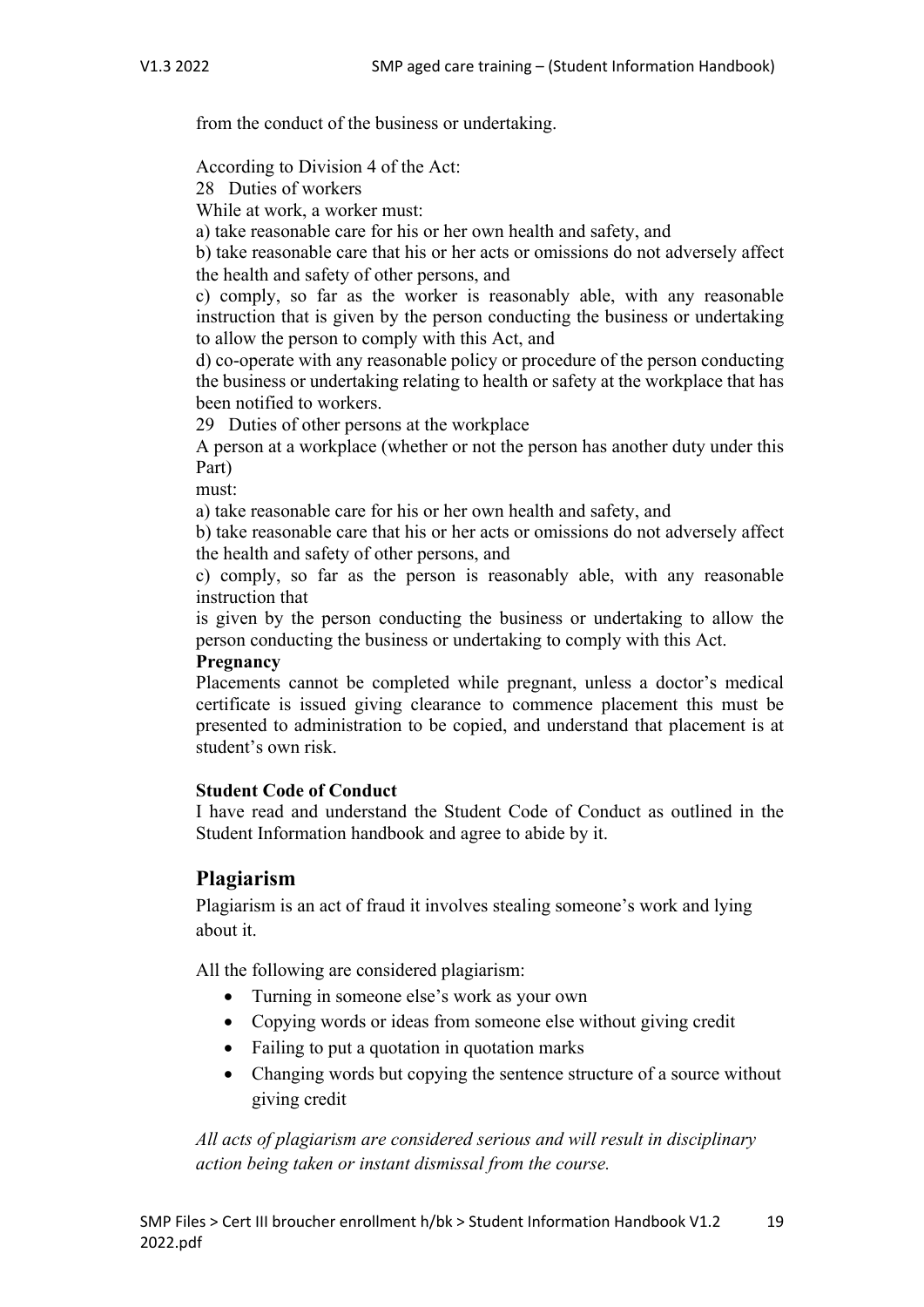### **Penalties**

If you are suspected of cheating, your Trainer/Assessor will investigate to establish evidence to support the suspicion.

If there is evidence to support the suspicion, your Trainer/Assessor will notify the RTO Manager and set out the concerns to

you in writing, requesting a time to discuss the matter. You will have the opportunity to counter the allegations made

against you.

Once you have provided your information, SMP Training Centre may come to one of two decisions:

It is a minor or unintentional offence and you will need to undergo an alternative form of assessment, such as a

short oral assessment, which may involve talking about the work or questioning. The penalty in this case is that

you will receive the lowest level of competency or pass for all the learning outcomes being assessed.

It is a serious offence and you will fail the module. Repeated offences of cheating – minor or serious – will result in

failure of the module plus a record on your student file, together with the reason.

You will be advised of all penalties writing.

### **What if I do not agree with the decision?**

If you are accused of and penalised for cheating and believe that the accusation is unjust, you have the right to appeal

against the charge. This appeal must be lodged in writing with the educational manager of the program within one week of

the penalty being imposed.

The appeal may be lodged against:

the process

the decision

the penalty.

The appeal will be investigated and a decision will be advised to you within a week of your appeal.

If you are having difficulties with your studies, you are encouraged to seek help from your Trainer/Assessor.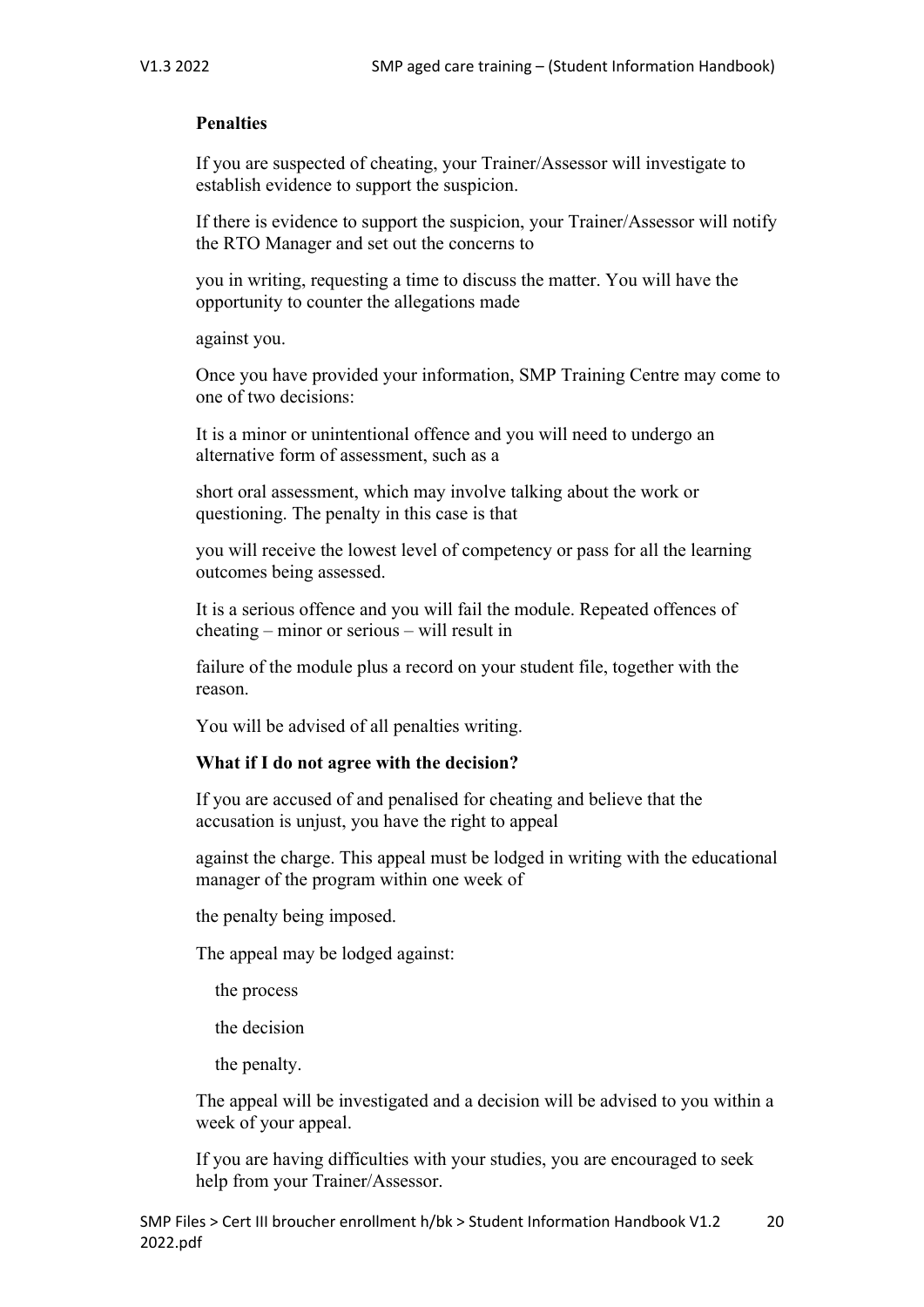### **Schema of Training**

I have been briefed, read and understand the Schema of Training, at SMP aged care training and I agree to the requirements to undertake the study programme. I understand as a student I am required to notify Administration if I am not going to attend any of the required training. I understand I must submit all assessments, attend Personal Care, Manual Handling, Apply First Aid, paid all fees and obtained a current police clearance before commencement of work placement. I will make an appointment at Reception to see the trainer if I need support with my learning.

## **Course Duration**

I understand the course duration is 10 weeks theory and practical study (face to face) and 120 – 160 hours work-related placement. I have been briefed, understand and agree to duration enrolment time frame policy as outlined in the student information handbook.

I am aware that SMP will support me to finalise my studies, and I may defer the program, up to six months based on a reasonable request. I am aware that I need to put in writing my requests for a deferral, or extension in writing to the CEO. I have signed that I have read the student handbook prior to enrolment.

## **G. Privacy and Confidentiality**

SMP Privacy Policy is on SMP aged care training's website or you can ask to see a copy – see administration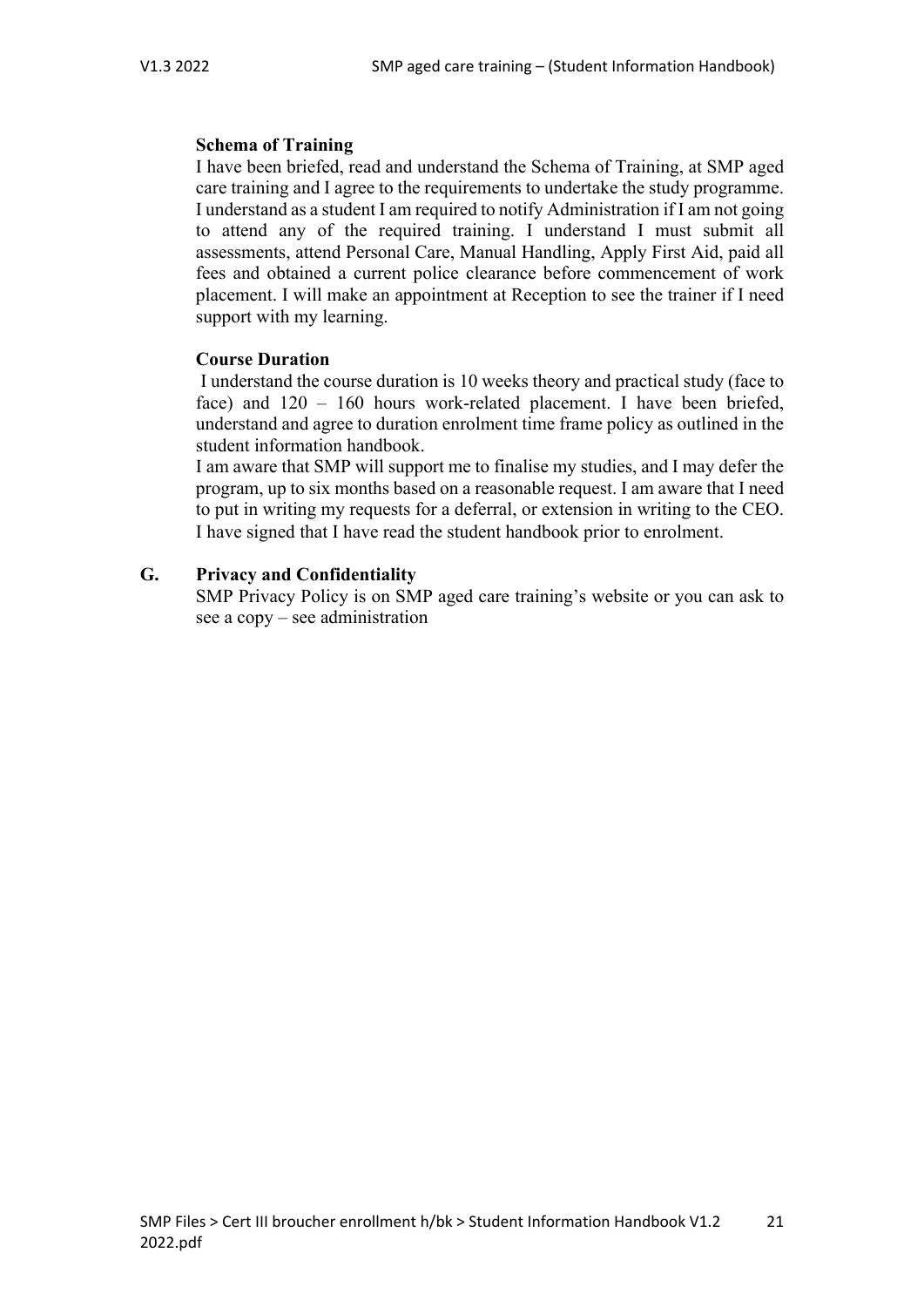## **H. Work Health and Safety**

SMP aged care training is committed to providing training in a safe environment free from harassment, discrimination, and hazards or abusive with policies and procedures in place to prevent or manage any situation if it arises.

The following policies are implemented to provide a safe and hassle free environment:

Access and Equity Policy, Sexual Harassment Policy Privacy Policy Alcohol and other Drugs in the Workplace Complaints and appeals Work Health and Safety Student Code of Conduct Trainer Code of Conduct You can view copies of these policies and procedures can by contacting administration.

## **Student Support Services**

All learning material and activities have been developed to cater for the language and literacy levels of students. Trainer support is provided to assist students with their studies.

A student counsellor service is available to assist with individual personal needs – information can be obtained from the trainer or from administration.

Learning support and counselling is offered to cater for the needs of students with language, literacy and study needs. Please see your trainer for assistance. Students who require further support in language, literacy and numeracy will need to contact TAFE English Language Services at 120 Currie Street Adelaide SA - Ph: 82078805 – this cost is the responsibility of the student.

The Internal / External Student Support Policy and Procedure aims to ensure all students are supported and study needs met during their course of study. This includes meeting needs relating to barriers to learning, preparation and submission of assignments, study skills support on a 1-1 basis from the trainer. The placement facilitator will visit you at least once during your placement to support you during the field placement / work experience. Trainers are available for extra support as needed via email which is provided during class, plus 2 extra weeks (2 days per week – 5hrs per day) have been implemented into the course for extra student support such as missed classes, catch-up activities and support for assessments.

# **SMP aged care training is committed to abiding by the following legislation**

- Standards for Registered Training Organisations (RTO) 2015
- Australian Privacy Principles
- Work Health and Safety Act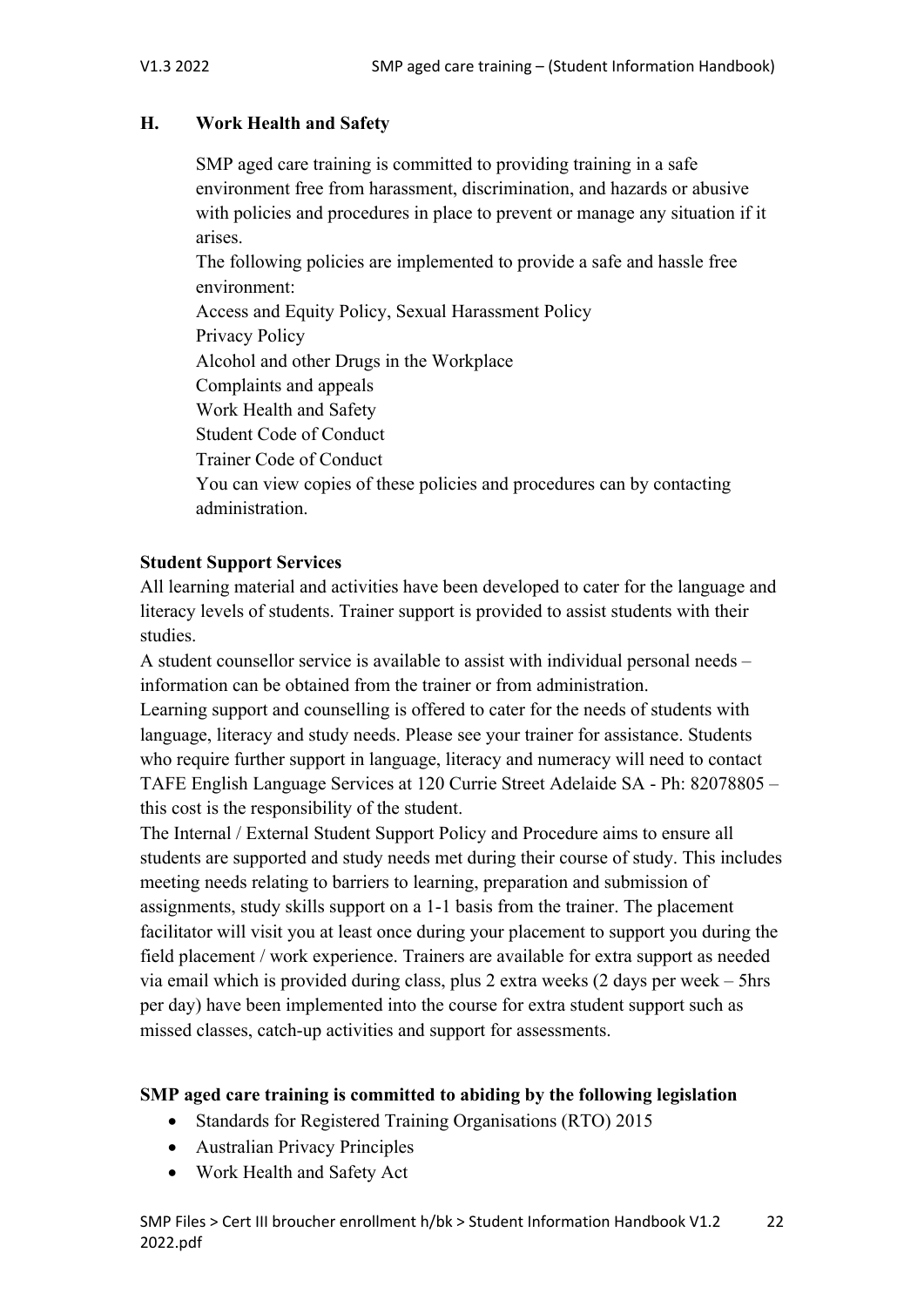### **Career Pathway**

On completion of the Certificate III in Individual Support (CHC33015)

• Ageing, Disability

You may find employment in the aged care sector, home support, community support or disability services.

Further studies:

Diploma of Nursing – Enrolled Nurse HLT54115

- Certificate IV in Ageing Support CHC43015
- Certificate IV in Disability CHC43115
- Certificate IV in Leisure and Health CHC4341

### **COOLING OFF PERIOD**

SMP Network Pty Ltd protects the rights of learners including but limited to the statutory requirements for colling-off periods. Students are eligible to cancel their enrolment by placing a formal notice of cancellation on writing to the CEO (A letter or email is acceptable) within 10 business days of enrolment, unless the student has already commenced the training. Please refer to the refunds policy for process on acquiring a refund.

### **CONSUMER GUARANTEE**

- SMP training centre guarantees that the services provided by us will be provided with due care and skill
- Fit for any specific purpose (Express or implied)
- Provided within a reasonable timeframe (when no timeframe is set for the training).

### **CHANGES TO AGREED SERVICES**

Where there are any changes to the agreed services that will affect the learner, including in the event of SMP training centre closing down, the RTO will advise the learner in writing within 10 business days of the event, this includes changes to any new third party arrangements or a change of ownership or any changes to existing third party arrangements.

### **Recognition of Prior Learning (RPL)**

You may apply for RPL if you believe you have the knowledge and skills required for the unit. To apply for RPL you need to provide evidence that is authentic, valid, reliable, current and sufficient to demonstrate to the assessor you have the required competencies for the unit. This evidence can be formally assessed and recognised regardless of how, when or where it was achieved. You can discuss this option further with the enrolling officer and an information package will be given to you. You may then discuss it further with the lecturer.

The enrolling officer will discuss Recognition of Prior Learning with you and provide the RPL information package if you wish to apply for RPL for any of the units. RPL fees - \$150 per unit applied for. This is non refundable if unsuccessful.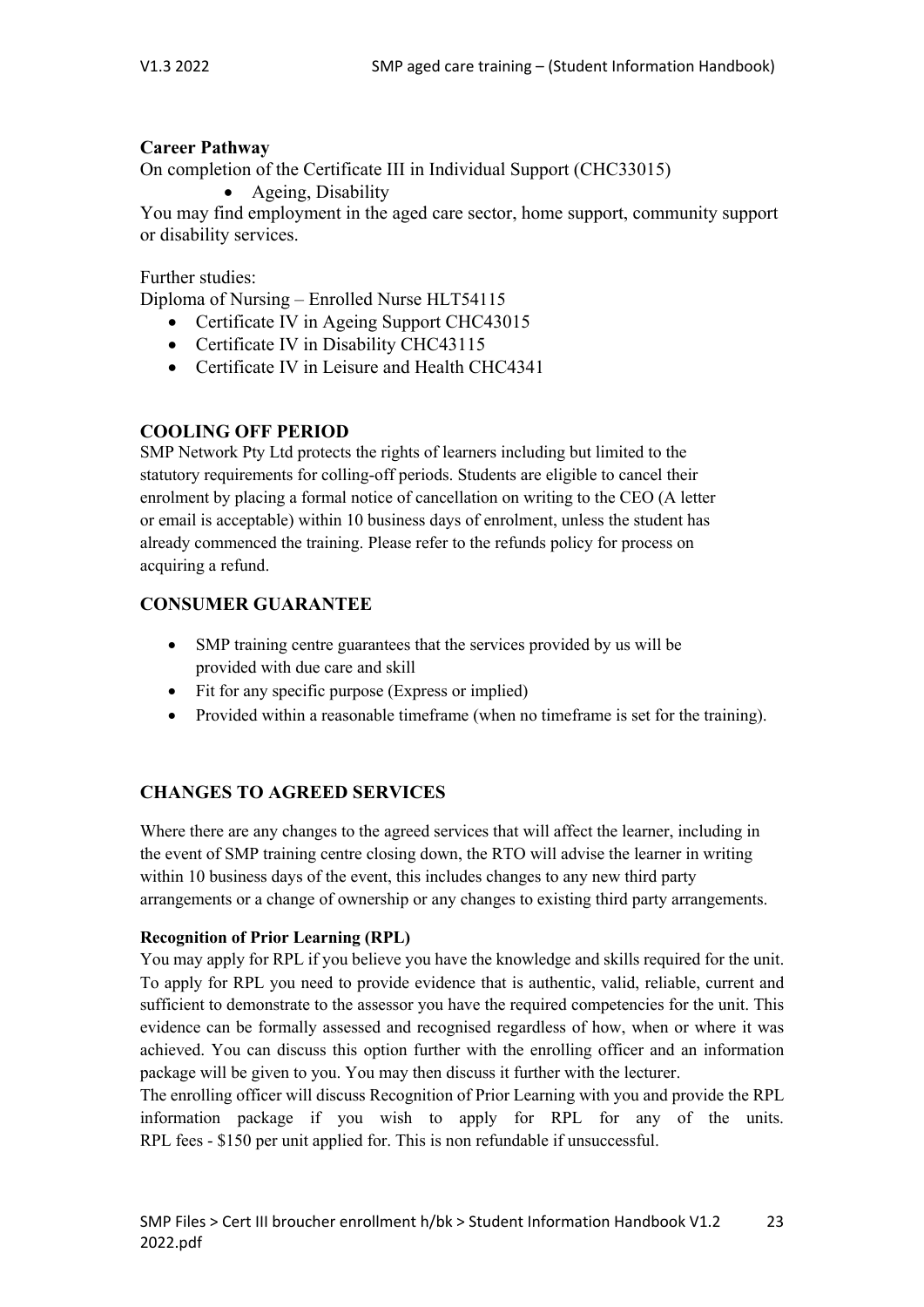#### **PLAGIARISM & CHEATING**

SMP Training Centre will not condone cheating or plagiarism in any form by students of the RTO and will ensure that these standards are upheld. Trainers must be diligent in reducing potential opportunities for cheating and plagiarism to occur by adhering to our policy on Cheating and Plagiarism.

#### Definition of cheating

Cheating is defined as obtaining or attempting to obtain, or aiding another to obtain credit for work, or any improvement in evaluation of performance, by any dishonest or deceptive means. Cheating includes, but is not limited to: lying; copying from another's test or examination; discussion at any time of answers or questions on an examination or test, unless such discussion is specifically authorized by the instructor; taking or receiving copies of an exam without the permission of the instructor; using or displaying notes, "cheat sheets"; or other information devices inappropriate to the prescribed test conditions; allowing someone other than the officially enrolled student to represent same.

#### Definition of Plagiarism

Plagiarism is an act of fraud it involves stealing someone's work and lying about it.

All the following are considered plagiarism:

- Turning in someone else's work as your own
- Copying words or ideas from someone else without giving credit
- Failing to put a quotation in quotation marks
- Changing words but copying the sentence structure of a source without giving credit

*All acts of plagiarism & cheating are considered serious and will result in disciplinary action being taken or instant dismissal from the course.*

#### **Penalties**

If you are suspected of cheating, your Trainer/Assessor will investigate to establish evidence to support the suspicion.

If there is evidence to support the suspicion, your Trainer/Assessor will notify the RTO Manager and set out the concerns to you in writing, requesting a time to discuss the matter. You will have the opportunity to counter the allegations made.against you.

Once you have provided your information, SMP Training Centre may come to one of two decisions:

It is a minor or unintentional offence and you will need to undergo an alternative form of assessment, such as a short oral assessment, which may involve talking about the work or questioning.

The penalty in this case is that you will receive the lowest level of competency or pass for all the learning outcomes being assessed.

It is a serious offence and you will fail the module. Repeated offences of cheating – minor or serious – will result in failure of the module plus a record on your student file, together with the reason.

You will be advised of all penalties writing.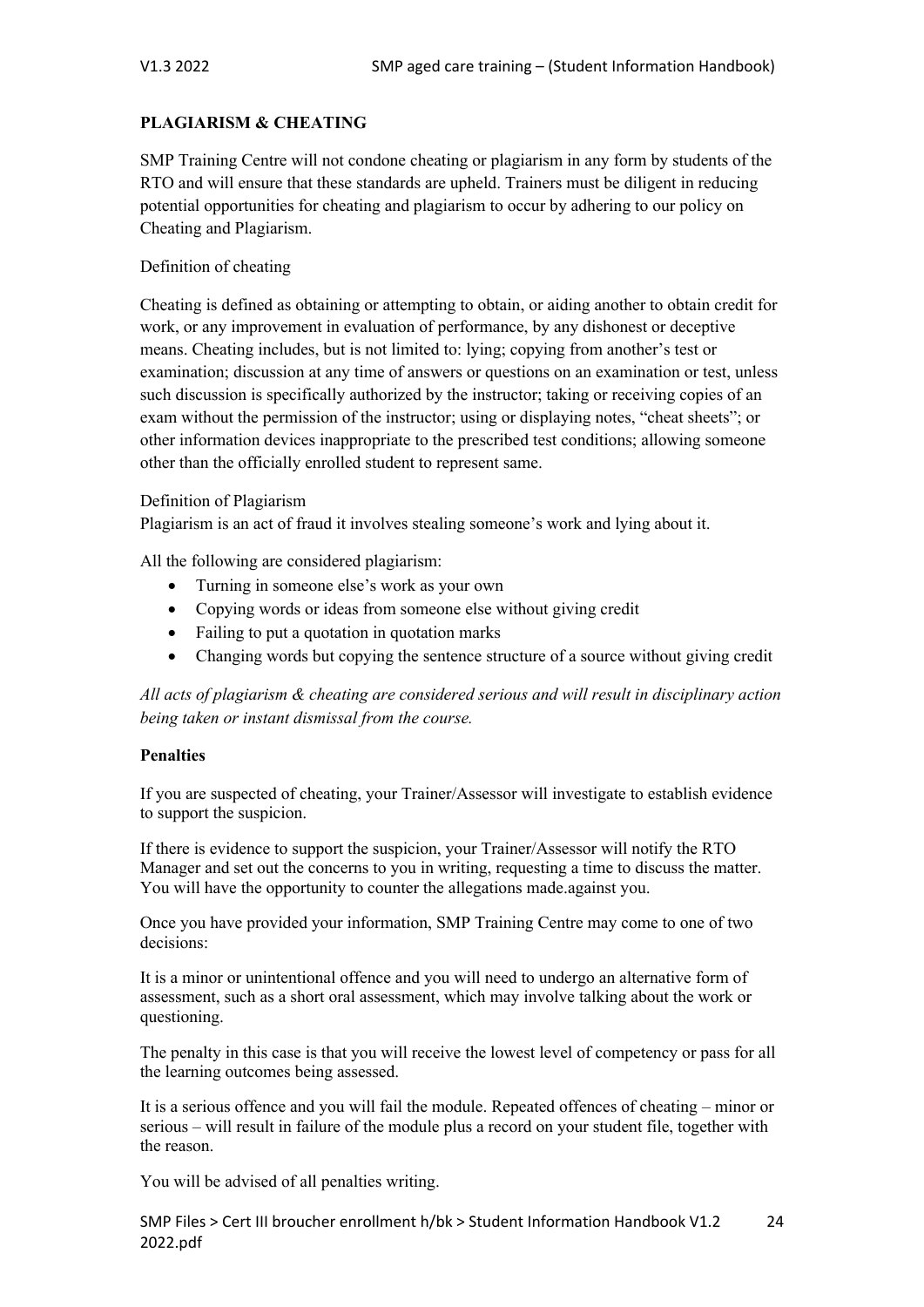#### **What if I do not agree with the decision?**

If you are accused of and penalised for cheating and believe that the accusation is unjust, you have the right to appeal

against the charge. This appeal must be lodged in writing with the educational manager of the program within one week of the penalty being imposed.

The appeal may be lodged against:

the process

the decision

the penalty.

The appeal will be investigated and a decision will be advised to you within a week of your appeal.

If you are having difficulties with your studies, you are encouraged to seek help from your Trainer/Assessor.

#### **Credit Transfer**

Credit Transfer is the formal recognition of equivalent studies from other Registered Training Organisations e.g. Provide First Aid. There is no cost associated with credit transfer but you must submit your original certificate. SMP will check your certificate with the training provider.

#### **Recognition of Prior Learning (RPL)**

You may apply for RPL if you believe you have the knowledge and skills required for the unit. To apply for RPL you need to provide evidence that is authentic, valid, reliable, current and sufficient to demonstrate to the assessor you have the required competencies for the unit. This evidence can be formally assessed and recognised regardless of how, when or where it was achieved. You can discuss this option further with the enrolling officer and an information package will be given to you. You may then discuss it further with the lecturer.

The enrolling officer will discuss Recognition of Prior Learning with you and provide the RPL information package if you wish to apply for RPL for any of the units. RPL fees - \$150 per unit applied for. This is non refundable if unsuccessful.

### **PROTECTING PRE-PAID FEES BY STUDENTS**

In line with the SMP's fee protection policy, SMP will not collect more than \$1,500 prior to course commencement.

# **Unique Student Identifier**

The Unique Student Identifier (USI) scheme, enabled by the Student Identifiers Act 2014, allows learners to access a single

online record of their VET achievements. The scheme also allows for reliable confirmation of these achievements by employers and other RTOs.

Unless exempt, the RTO must only issue a qualification or statement of attainment to a learner after: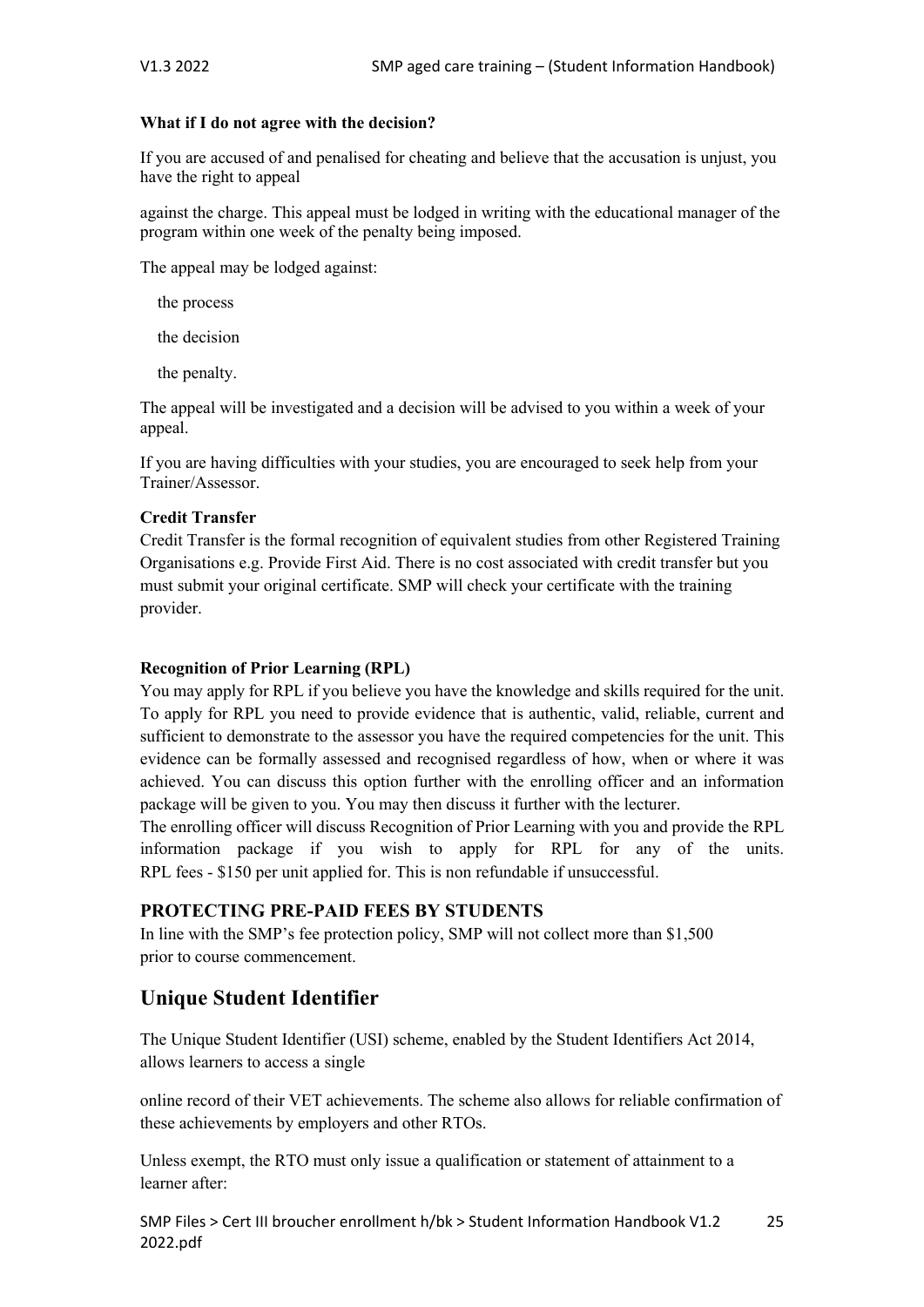The learner has provided the RTO with a verified USI, or

The RTO has applied for a USI on the students' behalf.

A USI gives you access to your online USI account, which is made up of ten numbers and letters. It will look something like this: 3AW88YH9U5.

A USI account will contain all your nationally recognised training records and results from 1 January 2015 onwards. Your results from 2015 will be available in your USI account in 2016. When applying for a job or enrolling in further study, you will often need to provide your training records and results. One of the main benefits of the USI is that you will have easyaccess to your training records and results throughout your life. You can access your USI account online from a computer, tablet or smart phone anywhere and anytime.

19.1 Do you need a USI?

You will need a USI when you enrol or re-enrol in training from 1 January 2015 if you are a:

 student enrolling in nationally recognised training for the first time, for example if you are studying at TAFE or with

a private training organisation, completing an apprenticeship or skill set, certificate or diploma course; or

school student completing nationally recognised training; or

student continuing with nationally recognised training.

You are a continuing student if you are a student who has already started your course in a previous year (and not yet

completed it) and will continue studying after 1 January 2015.

Once you create your USI you will need to give your USI to each training organisation you study with so your training

outcomes can be linked and you will be able to:

view and update your details in your USI account;

give your training organisation permission to view and/or update your USI account;

give your training organisation "view access" to your Record of Results;

control access to your Record of Results; and

 view online and download your training records and results in the form of a Record of Results which will help you

with job applications and enrolment in further training.

If you are an international, overseas or an offshore student please visit usi.gov.au for more information.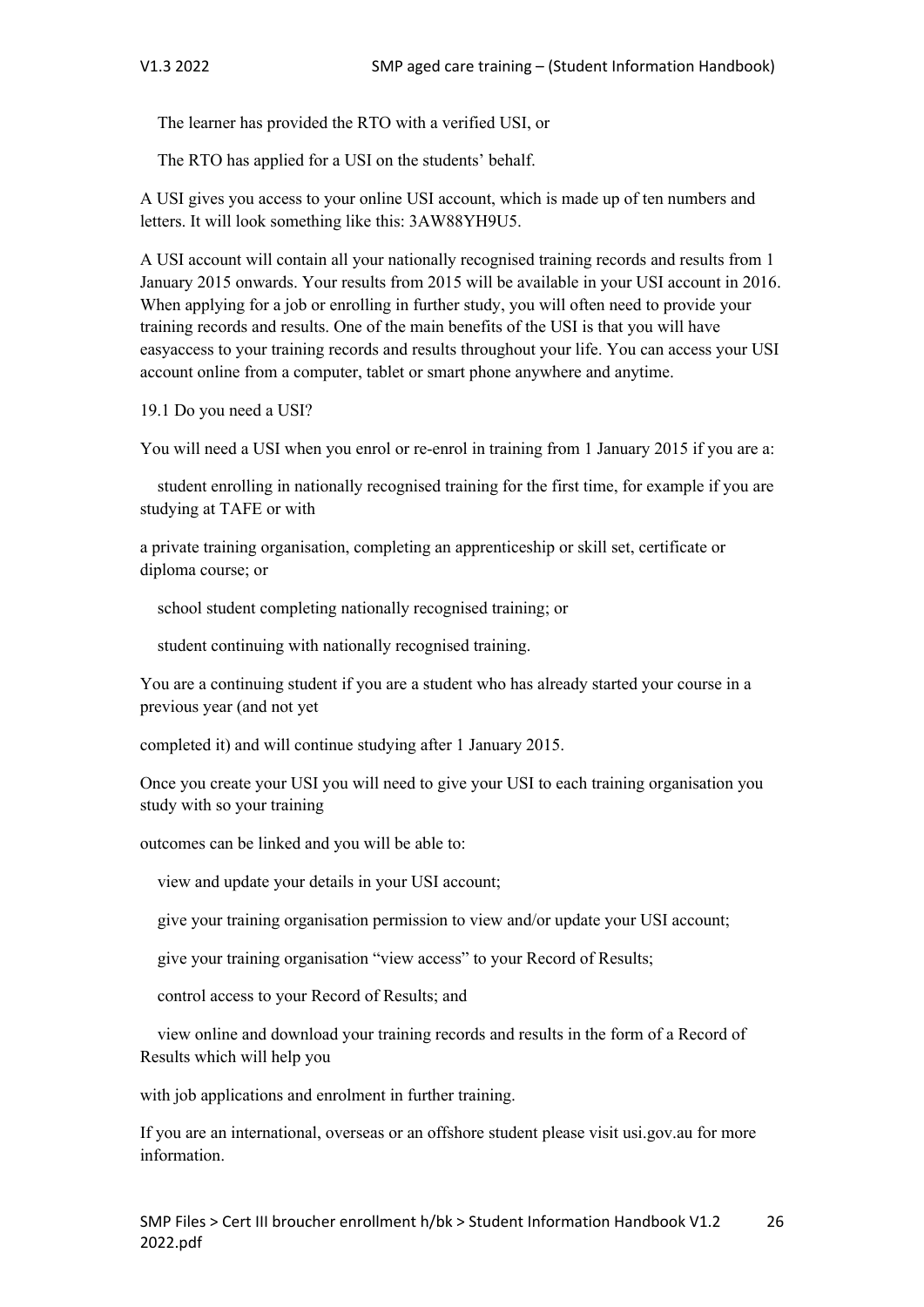While students may create their own USI, our RTO is also able to create USIs for our students. As a part of the enrolment process we have included on the Enrolment Agreement Form a section for the student to provide their USI, if you do not have a USI in place, we can provide you with a USI Privacy Notice so that we can apply for a USI on the students' behalf.

For more information, please refer to the following http://usi.gov.au/Training-Organisations/Documents/FactSheet-RTO-Student-Information-for-the-USI.pdf, a copy of the USI Fact Sheet is also accessible from the RTO head office.

19.2 Enrolment Process for USI

1. All clients are to complete an Enrolment Agreement Form, which includes a section for the student to provide their USI.

2. RTO to verify the USI supplied by the student before visiting

3. If the student does not currently have a USI, the RTO can apply for a USI on their behalf, by providing the following

forms of ID to the RTO:

o Driver's Licence

o Medicare Card

o Australian Passport

o Visa (with Non-Australian Passport) for international students

o Birth Certificate (Australian)

o Certificate of Registration by Descent

o Citizenship Certificate

o Immi Card (international students)

4. Completed enrolment forms are entered into the Student Management Database creating a client record within the database

5. The client record will be retained within the Student Management System with all records of attainments in an

accessible format for a period of thirty (30) years.

6. Where a qualification or statement of attainment is recorded in the USI scheme, no additional records are required

to be kept, as the records required will exist within the USI scheme.

19.3 Security of the Student USI

The RTO will ensure the security of USIs and all related documentation for verifying the student identity, all personal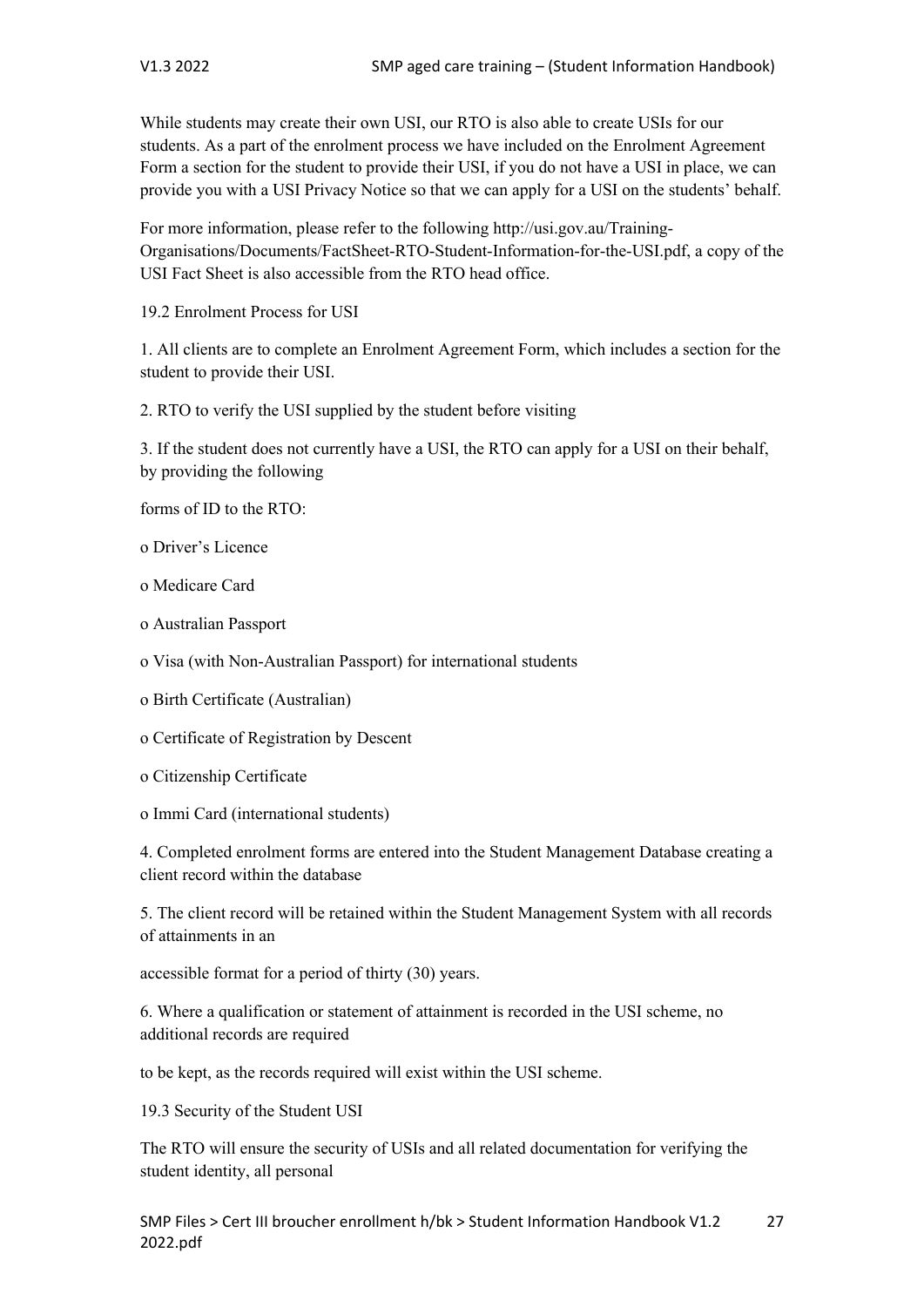information collected solely for the purpose of applying for a USI on behalf of a student will be destroyed in manner that will keep all personal information confidential, this includes digital and hard-copy of records.

The following process is in place for ensuring the security of a student's USI:

 Only authorised personnel will have access to a student's personal information, for both hard copy and electronic

records.

 All student records, including evidence collected for verifying the students record, are stored in "locked" filing cabinets within the head office.

 Strong passwords on all network-connect computers are in place, which is only accessible by authorised personnel.

Back-up copies of the database is automatic as the Database is cloud based.

19.4 USI Privacy Notice

All students who do not currently have a Unique Student Identifier (USI) in place, and want the RTO to apply for a USI on

their behalf, will be issued with a USI Privacy Notice. The student will be required to sign this form prior to the RTO setting

## **Opportunity for Improvement**

A key process for managing continuous improvement throughout the RTO is through identifying "Opportunities for improvement", these can be improvements to Training and Assessment, Client Services or Management Systems. Examples of when Opportunities for Improvement may be identified include:

Training and Assessment:

- o Reviewing a Training and Assessment Strategy
- o Feedback on Training and Assessment
- o Industry Consultation
- o Assessment Validation
- o Internal Audits
- Client Services:
- o Opportunities for Improvement
- o Training Evaluation Form
- o Enrolment Agreement Forms
- o Internal Audit Reports
- o Complaints and Appeals Forms
	- Management Systems:
- o Quality and Compliance Meeting minutes
- o Review of Continuous Improvement Cycle
- o Conducting Annual Internal Audits

All staff and students are encouraged to complete an Opportunity for Improvement Form if they identify a system, process or procedure requiring implementation or improvement.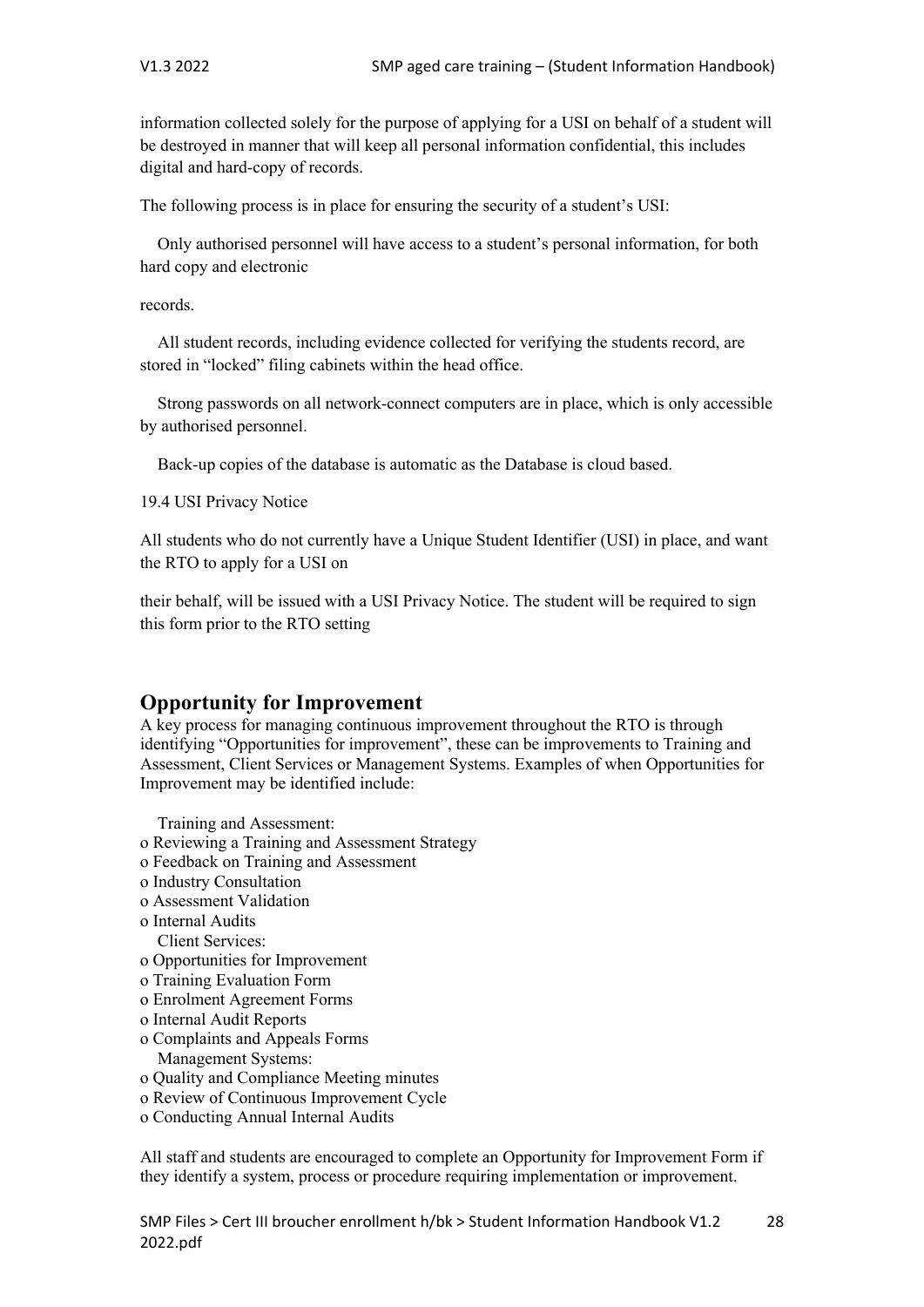The implementation of the actions identified in the Opportunity for Improvement Form will be reviewed and discussed at the Monthly Quality and Compliance Meetings. Following is the process for opportunities for improvement:

1. An opportunity for improvement is identified

2. An Opportunity for Improvement Form is completed, by outlining the details of the current weakness in the system, process, procedure or practice.

3. In order to focus on the solution and not the weakness, the person who has identified the improvement is given the opportunity to also identity the "Action required for Improvement". If they are not able to identify a solution,

this will be given to the RTO Manager to resolve.

4. Submit the Opportunity for Improvement Form to the RTO Manager.

5. RTO Manager reviews the Opportunity for Improvement Form, and either reviews the suggested "Action required for Improvement" identified by the person who completed the form, or identifies what they believe the "Action

required for Improvement".

6. The RTO Manager enters the Opportunity for Improvement into the Opportunity for Improvement Register.

7. RTO Manager either then delegates the Opportunity for Improvement to be actioned by another staff member, or undertakes the Action to be completed.

8. Once Actioned and finalised, the Opportunity for Improvement Form is to be filed into the Opportunities for Improvement Register.

9. The Opportunity for Improvement is reviewed at the monthly Quality and Compliance Meeting. Minutes from the Quality and Compliance Meeting are distributed to all Training and Administration staff so that they can review the

Opportunities identified.

#### **Access to Records**

All student records, such as personal details and records of participation and progress (this includes data collected on the Enrolment Agreement Form and assessment results that are collected), are kept within a secure area (both electronic and hard files). An electronic record of each Student's enrolment and participation is kept on the Student Management System for a period of 30 years, this record is password protected and is only accessible by employees of the RTO.

All students have the right to access their record of participation and progress within a timely manner. In order for a student to access their records they are required to submit a request in writing to the RTO. If the student wishes to provide a third party with access to their records, they should state this in their formal request in writing.

The RTO will provide, within 48 hours of receiving the written request, a confirmation in writing that the RTO has received a request for Access to Records and confirmation of how long it will take for the access to be granted.

In no more than 5 business days the RTO will provide the student with access to their records as well as a Record of Results of the student's participation and progress.

## **Principles of Assessment and the Rules of Evidence**

Assessors are responsible for ensuring that all assessments are conducted in accordance with the principles of assessment and the rules of evidence.

Principles of assessment are required to ensure quality outcomes. Assessments should be fair, flexible, valid and reliable as follows:

**Fairness**: Fairness requires consideration of the individual candidate's needs and characteristics, and any reasonable adjustments that need to be applied to take account of them. It requires clear communication between the assessor and the candidate to ensure that the candidate is fully informed about, understands, and is able to participate in, the assessment process, and agrees that the process is appropriate. It also includes an opportunity